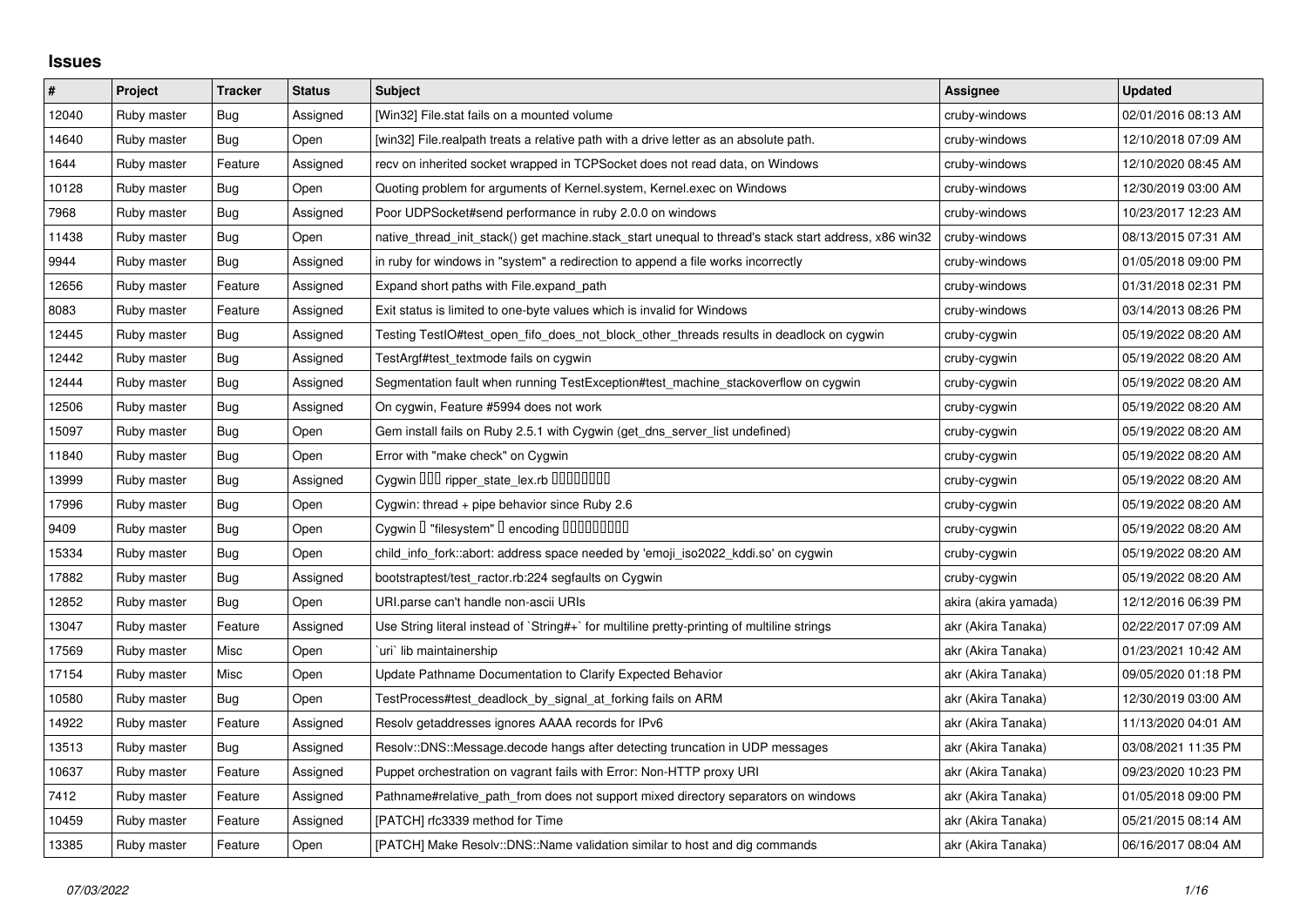| $\pmb{\#}$ | Project     | <b>Tracker</b> | <b>Status</b> | <b>Subject</b>                                                                                              | <b>Assignee</b>                     | <b>Updated</b>      |
|------------|-------------|----------------|---------------|-------------------------------------------------------------------------------------------------------------|-------------------------------------|---------------------|
| 11322      | Ruby master | Feature        | Assigned      | OpenUri: RuntimeError: HTTP redirection loop                                                                | akr (Akira Tanaka)                  | 11/13/2020 03:52 AM |
| 17173      | Ruby master | Feature        | Open          | open-uri I ciphers IIIIIII                                                                                  | akr (Akira Tanaka)                  | 09/25/2020 09:17 AM |
| 18651      | Ruby master | Bug            | Open          | oob access in CP51932 -> CP50220 transcoder                                                                 | akr (Akira Tanaka)                  | 03/23/2022 01:17 PM |
| 10129      | Ruby master | Feature        | Assigned      | More descriptive error message for failed net/http requests                                                 | akr (Akira Tanaka)                  | 01/05/2018 09:01 PM |
| 17473      | Ruby master | Feature        | Open          | Make Pathname to embedded class of Ruby                                                                     | akr (Akira Tanaka)                  | 01/07/2022 09:25 AM |
| 8445       | Ruby master | Bug            | Assigned      | IO.open and IO#set_enconding does not support :fallback option                                              | akr (Akira Tanaka)                  | 06/14/2022 06:02 AM |
| 16985      | Ruby master | Feature        | Open          | Improve `pp` for `Hash` and `String`                                                                        | akr (Akira Tanaka)                  | 06/26/2020 09:51 AM |
| 12497      | Ruby master | Feature        | Assigned      | GMP version of divmod may be slower                                                                         | akr (Akira Tanaka)                  | 08/10/2016 03:11 AM |
| 18450      | Ruby master | Feature        | Assigned      | Force break in prettyprint                                                                                  | akr (Akira Tanaka)                  | 12/29/2021 02:02 PM |
| 17296      | Ruby master | Feature        | Assigned      | Feature: Pathname#chmod use FileUtils.chmod instead of File                                                 | akr (Akira Tanaka)                  | 08/30/2021 06:51 AM |
| 17297      | Ruby master | Feature        | Assigned      | Feature: Introduce Pathname.mktmpdir                                                                        | akr (Akira Tanaka)                  | 08/30/2021 06:51 AM |
| 17295      | Ruby master | Feature        | Assigned      | Feature: Create a directory and file with Pathname#touch                                                    | akr (Akira Tanaka)                  | 09/28/2021 01:20 AM |
| 17294      | Ruby master | Feature        | Assigned      | Feature: Allow method chaining with Pathname#mkpath Pathname#rmtree                                         | akr (Akira Tanaka)                  | 08/30/2021 06:52 AM |
| 3608       | Ruby master | Feature        | Assigned      | Enhancing Pathname#each_child to be lazy                                                                    | akr (Akira Tanaka)                  | 12/25/2017 06:14 PM |
| 18654      | Ruby master | Feature        | Open          | Enhancements to prettyprint                                                                                 | akr (Akira Tanaka)                  | 05/12/2022 01:44 PM |
| 11312      | Ruby master | Feature        | Open          | Add Resolv::DNS::Resource::IN::SPF                                                                          | akr (Akira Tanaka)                  | 07/01/2015 03:26 AM |
| 7362       | Ruby master | Feature        | Assigned      | Adding Pathname#start_with?                                                                                 | akr (Akira Tanaka)                  | 12/25/2017 06:15 PM |
| 16937      | Ruby master | Feature        | Assigned      | Add DNS over HTTP to Resolv                                                                                 | akr (Akira Tanaka)                  | 12/10/2020 09:15 AM |
| 14066      | Ruby master | Feature        | Assigned      | Add CAA DNS RR on Resolv                                                                                    | akr (Akira Tanaka)                  | 11/10/2017 06:50 AM |
| 15371      | Ruby master | Feature        | Assigned      | <b>IRB with ARGV</b>                                                                                        | aycabta (aycabta.)                  | 02/14/2020 11:35 AM |
| 18459      | Ruby master | Feature        | Assigned      | IRB autocomplete dropdown colour options                                                                    | aycabta (aycabta .)                 | 01/05/2022 02:15 AM |
| 13604      | Ruby master | Feature        | Assigned      | Exposing alternative interface of readline                                                                  | aycabta (aycabta.)                  | 01/20/2020 05:34 AM |
| 14917      | Ruby master | Misc           | Assigned      | Add RDoc documents to tar ball                                                                              | aycabta (aycabta.)                  | 07/21/2018 09:29 AM |
| 9507       | Ruby master | Bug            | Open          | Ruby 2.1.0 is broken on ARMv5: tried to create Proc object without a block                                  | charliesome (Charlie<br>Somerville) | 01/05/2018 09:00 PM |
| 18639      | Ruby master | Feature        | Open          | Update Unicode data to Unicode Version 15.0.0                                                               | duerst (Martin Dürst)               | 03/22/2022 07:38 PM |
| 6351       | Ruby master | <b>Bug</b>     | Assigned      | transcode table generator does not support multi characters of Unicode                                      | duerst (Martin Dürst)               | 12/25/2017 06:15 PM |
| 7742       | Ruby master | <b>Bug</b>     | Open          | System encoding (Windows-1258) is not recognized by Ruby to convert back to UTF-8                           | duerst (Martin Dürst)               | 12/25/2017 06:15 PM |
| 18337      | Ruby master | <b>Bug</b>     | Assigned      | Ruby allows zero-width characters in identifiers                                                            | duerst (Martin Dürst)               | 11/24/2021 09:13 AM |
| 13671      | Ruby master | <b>Bug</b>     | Assigned      | Regexp with lookbehind and case-insensitivity raises RegexpError only on strings with certain<br>characters | duerst (Martin Dürst)               | 11/30/2021 04:42 AM |
| 18601      | Ruby master | Bug            | Open          | Invalid byte sequences in Big5 encodings                                                                    | duerst (Martin Dürst)               | 02/23/2022 07:59 AM |
| 16842      | Ruby master | Bug            | Assigned      | inspect` prints the UTF-8 character U+0085 (NEXT LINE) verbatim even though it is not printable             | duerst (Martin Dürst)               | 02/26/2021 05:43 AM |
| 17400      | Ruby master | Bug            | Open          | Incorrect character downcase for Greek Sigma                                                                | duerst (Martin Dürst)               | 12/17/2020 06:56 AM |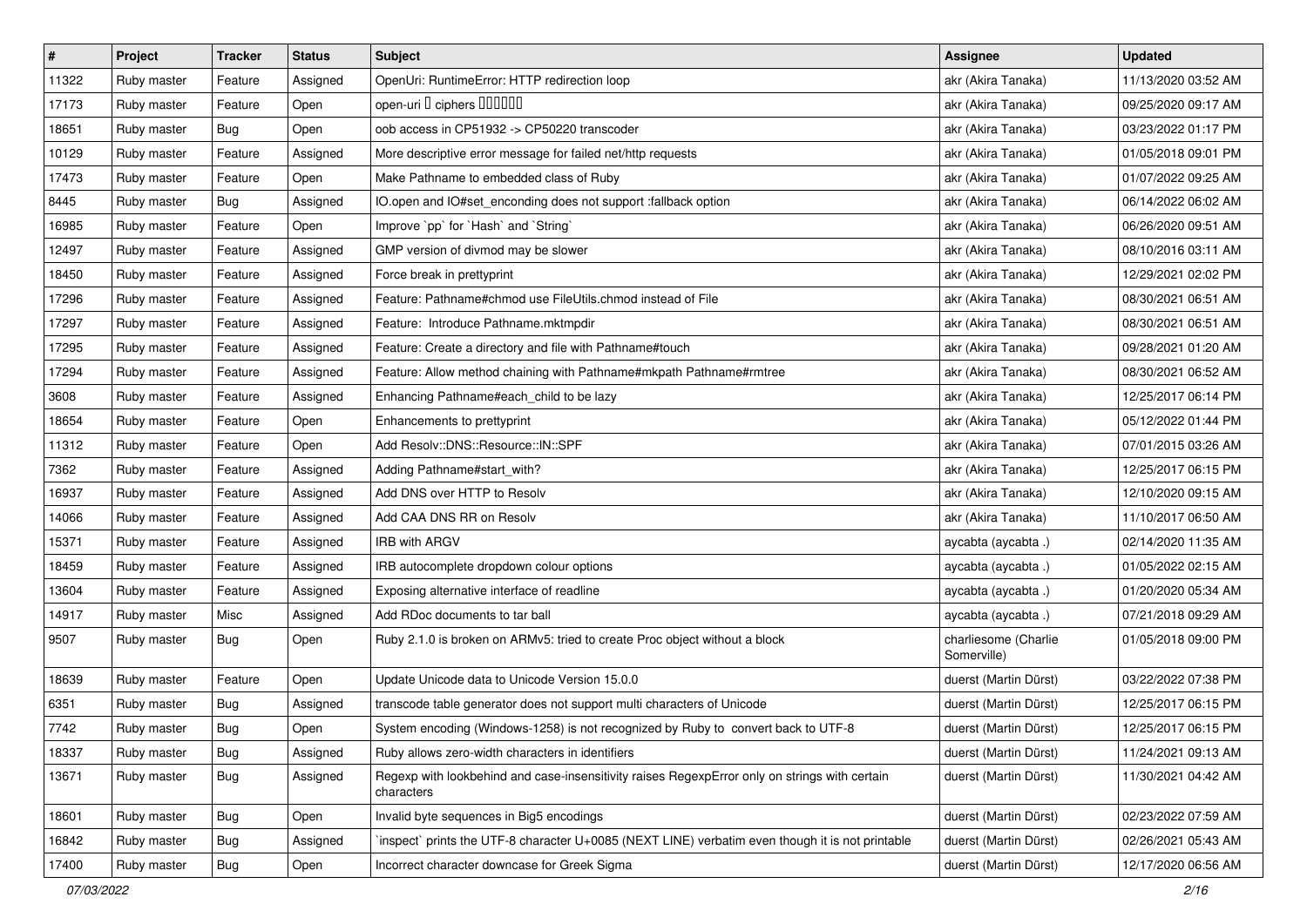| $\pmb{\#}$ | Project     | <b>Tracker</b> | <b>Status</b> | <b>Subject</b>                                                                                                                                                      | Assignee                          | <b>Updated</b>      |
|------------|-------------|----------------|---------------|---------------------------------------------------------------------------------------------------------------------------------------------------------------------|-----------------------------------|---------------------|
| 16476      | Ruby master | Feature        | Open          | Socket.getaddrinfo cannot be interrupted by Timeout.timeout                                                                                                         | Glass_saga (Masaki<br>Matsushita) | 06/16/2022 01:08 AM |
| 15628      | Ruby master | Feature        | Assigned      | init inetsock internal should fallback to IPv4 if IPv6 is unreachable                                                                                               | Glass_saga (Masaki<br>Matsushita) | 09/25/2020 05:42 AM |
| 7148       | Ruby master | Feature        | Assigned      | Improved Tempfile w/o DelegateClass                                                                                                                                 | Glass_saga (Masaki<br>Matsushita) | 03/27/2019 09:51 AM |
| 17525      | Ruby master | Feature        | Open          | Implement Happy Eyeballs Version 2 (RFC8305) in Socket.tcp                                                                                                          | Glass_saga (Masaki<br>Matsushita) | 06/16/2022 01:08 AM |
| 2631       | Ruby master | Feature        | Assigned      | Allow IO#reopen to take a block                                                                                                                                     | Glass_saga (Masaki<br>Matsushita) | 05/24/2018 01:22 PM |
| 13696      | Ruby master | Feature        | Open          | Add exchange and noreplace options to File.rename                                                                                                                   | Glass_saga (Masaki<br>Matsushita) | 12/01/2017 04:34 PM |
| 15408      | Ruby master | Feature        | Open          | Deprecate object_id and _id2ref                                                                                                                                     | headius (Charles Nutter)          | 03/19/2019 04:02 PM |
| 15550      | Ruby master | Bug            | Assigned      | Windows - gem bin files - can't run from bash shell                                                                                                                 | hsbt (Hiroshi SHIBATA)            | 03/20/2019 01:05 AM |
| 14679      | Ruby master | <b>Bug</b>     | Assigned      | StdLib gems should properly specify their dependencies                                                                                                              | hsbt (Hiroshi SHIBATA)            | 04/11/2018 01:14 PM |
| 14737      | Ruby master | Feature        | Assigned      | Split default gems into separate directory structure                                                                                                                | hsbt (Hiroshi SHIBATA)            | 09/02/2020 06:00 PM |
| 12639      | Ruby master | Feature        | Assigned      | Speed up require in RubyGems by 5x                                                                                                                                  | hsbt (Hiroshi SHIBATA)            | 07/26/2018 02:12 AM |
| 18068      | Ruby master | Misc           | Open          | Silence LoadError only if it is for rubygems itself                                                                                                                 | hsbt (Hiroshi SHIBATA)            | 08/08/2021 02:21 PM |
| 18355      | Ruby master | <b>Bug</b>     | Assigned      | require("pathname") within rack application chnages behaviors of Pathname methods, such as<br>absolute?(), when there are two versions of 'pathname' gem installed. | hsbt (Hiroshi SHIBATA)            | 11/30/2021 08:01 AM |
| 16963      | Ruby master | Feature        | Assigned      | Remove English.rb from Ruby 2.8/3.0                                                                                                                                 | hsbt (Hiroshi SHIBATA)            | 06/19/2020 09:48 AM |
| 18571      | Ruby master | Feature        | Assigned      | Removed the bundled sources from release package after Ruby 3.2                                                                                                     | hsbt (Hiroshi SHIBATA)            | 03/28/2022 06:23 AM |
| 18666      | Ruby master | Bug            | Open          | No rule to make target 'yaml/yaml.h', needed by 'api.o'                                                                                                             | hsbt (Hiroshi SHIBATA)            | 03/29/2022 11:17 AM |
| 9366       | Ruby master | <b>Bug</b>     | Assigned      | 'make -j32 check TESTS=-j32" occasionally fails on rubygems/specification                                                                                           | hsbt (Hiroshi SHIBATA)            | 07/26/2018 02:13 AM |
| 18169      | Ruby master | <b>Bug</b>     | Assigned      | Local copies of gemified libraries are being released out of sync with their gems                                                                                   | hsbt (Hiroshi SHIBATA)            | 02/25/2022 05:40 PM |
| 13508      | Ruby master | Feature        | Assigned      | How remove/refactor code related mathn library.                                                                                                                     | hsbt (Hiroshi SHIBATA)            | 12/25/2017 06:15 PM |
| 10919      | Ruby master | <b>Bug</b>     | Assigned      | [gem install] installs multipe platforms                                                                                                                            | hsbt (Hiroshi SHIBATA)            | 07/30/2019 07:44 AM |
| 18614      | Ruby master | Bug            | Open          | Error (busy loop) in<br>TestGemCommandsSetupCommand#test_destdir_flag_does_not_try_to_write_to_the_default_gem_<br>home                                             | hsbt (Hiroshi SHIBATA)            | 03/17/2022 01:03 AM |
| 18567      | Ruby master | Bug            | Open          | Depending on default gems in stdlib gems when not needed considered harmful                                                                                         | hsbt (Hiroshi SHIBATA)            | 04/21/2022 04:45 PM |
| 18381      | Ruby master | <b>Bug</b>     | Assigned      | Default vs Bundled gems                                                                                                                                             | hsbt (Hiroshi SHIBATA)            | 12/15/2021 11:09 AM |
| 6590       | Ruby master | Feature        | Assigned      | Dealing with bigdecimal, etc gems in JRuby                                                                                                                          | hsbt (Hiroshi SHIBATA)            | 05/15/2019 08:33 PM |
| 16951      | Ruby master | <b>Bug</b>     | Assigned      | Consistently referer dependencies                                                                                                                                   | hsbt (Hiroshi SHIBATA)            | 06/17/2021 06:15 AM |
| 15487      | Ruby master | Misc           | Assigned      | Clarify default gems maintanance policy                                                                                                                             | hsbt (Hiroshi SHIBATA)            | 12/30/2018 08:42 PM |
| 13534      | Ruby master | Feature        | Assigned      | Checking installation results of default gems                                                                                                                       | hsbt (Hiroshi SHIBATA)            | 07/26/2018 02:16 AM |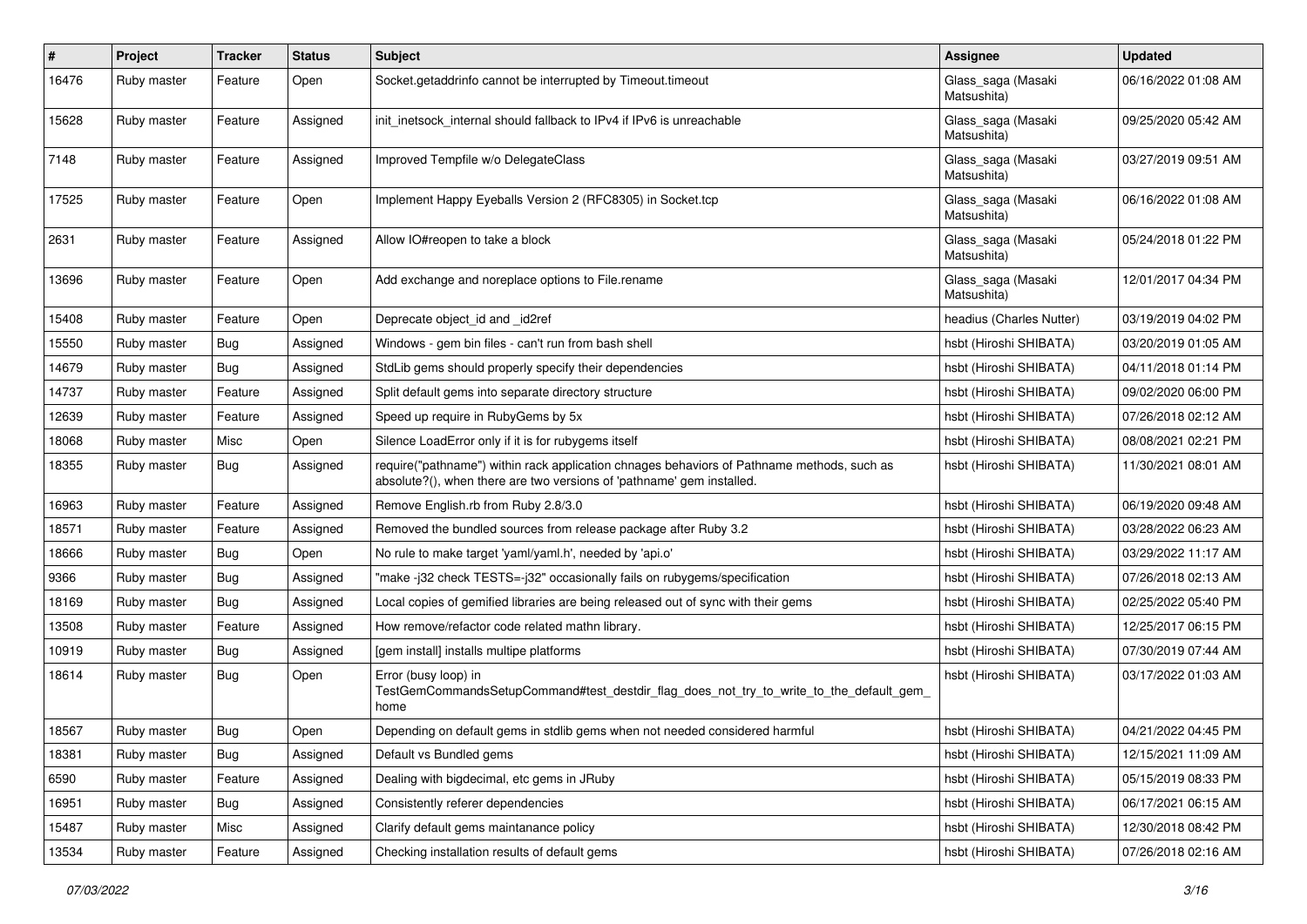| $\sharp$ | Project     | <b>Tracker</b> | <b>Status</b> | <b>Subject</b>                                                                     | <b>Assignee</b>             | <b>Updated</b>      |
|----------|-------------|----------------|---------------|------------------------------------------------------------------------------------|-----------------------------|---------------------|
| 18790    | Ruby master | <b>Bug</b>     | Assigned      | cannot load such file -- digest (LoadError)                                        | hsbt (Hiroshi SHIBATA)      | 06/06/2022 12:41 AM |
| 5617     | Ruby master | Feature        | Assigned      | Allow install RubyGems into dediceted directory                                    | hsbt (Hiroshi SHIBATA)      | 05/16/2018 09:15 AM |
| 16012    | Ruby master | Feature        | Assigned      | Add a (small) test-install suite?                                                  | hsbt (Hiroshi SHIBATA)      | 07/30/2019 08:13 AM |
| 18227    | Ruby master | Feature        | Open          | Static class initialization.                                                       | ioquatix (Samuel Williams)  | 09/29/2021 09:21 PM |
| 18818    | Ruby master | <b>Bug</b>     | Open          | SEGV (Fiber scheduler?)                                                            | ioquatix (Samuel Williams)  | 06/06/2022 06:31 PM |
| 18036    | Ruby master | <b>Bug</b>     | Open          | Pthread fibers become invalid on fork - different from normal fibers.              | ioquatix (Samuel Williams)  | 08/19/2021 07:05 AM |
| 13383    | Ruby master | Feature        | Open          | [PATCH] Module#source location                                                     | ioquatix (Samuel Williams)  | 01/09/2020 05:16 AM |
| 18810    | Ruby master | <b>Bug</b>     | Open          | Make `Kernel#p` interruptable.                                                     | ioquatix (Samuel Williams)  | 05/30/2022 12:44 AM |
| 595      | Ruby master | Bug            | Assigned      | Fiber ignores ensure clause                                                        | ioquatix (Samuel Williams)  | 12/29/2019 10:37 AM |
| 17664    | Ruby master | Bug            | Assigned      | Behavior of sockets changed in Ruby 3.0 to non-blocking                            | ioquatix (Samuel Williams)  | 07/12/2021 10:28 AM |
| 16492    | Ruby master | <b>Bug</b>     | Open          | TestBugReporter#test_bug_reporter_add test failures                                | jaruga (Jun Aruga)          | 08/24/2021 01:12 PM |
| 18002    | Ruby master | <b>Bug</b>     | Open          | s390x: Tests failing without LC ALL env                                            | jaruga (Jun Aruga)          | 07/12/2021 04:30 PM |
| 17720    | Ruby master | Misc           | Assigned      | Cirrus CI to check non-x86_64 architecture cases by own machines                   | jaruga (Jun Aruga)          | 09/26/2021 10:24 AM |
| 16188    | Ruby master | Misc           | Open          | What are the performance implications of the new keyword arguments in 2.7 and 3.0? | jeremyevans0 (Jeremy Evans) | 11/27/2019 04:45 PM |
| 17995    | Ruby master | <b>Bug</b>     | Open          | Slow down when mjit and Ractor are being used at same time                         | k0kubun (Takashi Kokubun)   | 06/11/2022 04:02 AM |
| 18142    | Ruby master | Bug            | Assigned      | Segmentation fault with Ruby 3.0.2                                                 | k0kubun (Takashi Kokubun)   | 09/02/2021 07:43 AM |
| 16694    | Ruby master | <b>Bug</b>     | Assigned      | JIT vs hardened GCC with PCH                                                       | k0kubun (Takashi Kokubun)   | 02/02/2021 07:38 AM |
| 18808    | Ruby master | Bug            | Assigned      | Cannot compile ruby 3.1.2 on powerpc64le-linux without disabling the jit features  | k0kubun (Takashi Kokubun)   | 06/20/2022 10:40 AM |
| 18277    | Ruby master | <b>Bug</b>     | Open          | buffer error (Zlib::BufError) in Zlib::Deflate#deflate when using MJIT             | k0kubun (Takashi Kokubun)   | 01/05/2022 03:04 PM |
| 18058    | Ruby master | <b>Bug</b>     | Open          | 3.1.0-dev with MJIT enabled Zlib::BufError during `gem install                     | k0kubun (Takashi Kokubun)   | 08/02/2021 08:31 PM |
| 16185    | Ruby master | <b>Bug</b>     | Open          | basictest failure on AIX 6.1 for 64bit build                                       | kanemoto (Yutaka Kanemoto)  | 10/15/2019 12:05 AM |
| 18761    | Ruby master | Misc           | Open          | provide an example wasm project                                                    | katei (Yuta Saito)          | 05/23/2022 11:01 AM |
| 3953     | Ruby master | Feature        | Assigned      | TCPSocket / UDPSocket do not accept IPAddr objects.                                | knu (Akinori MUSHA)         | 12/25/2017 06:14 PM |
| 15281    | Ruby master | Feature        | Assigned      | Speed up Set#intersect with size check.                                            | knu (Akinori MUSHA)         | 08/11/2020 02:43 AM |
| 16989    | Ruby master | Feature        | Open          | Sets: need $\Psi$                                                                  | knu (Akinori MUSHA)         | 02/18/2022 02:57 AM |
| 15240    | Ruby master | Feature        | Open          | Set operations check for is_a?(Set), rather than allowing duck typing              | knu (Akinori MUSHA)         | 08/27/2019 08:12 PM |
| 11710    | Ruby master | Feature        | Open          | [PATCH] Replace Set#merge with Set#merge! and make Set#merge non-mutating.         | knu (Akinori MUSHA)         | 11/18/2015 07:28 PM |
| 17210    | Ruby master | Feature        | Open          | More readable and useful `Set#inspect`                                             | knu (Akinori MUSHA)         | 05/19/2021 10:12 PM |
| 11527    | Ruby master | Feature        | Assigned      | IPAddr#mask_addr isn't a method                                                    | knu (Akinori MUSHA)         | 11/07/2018 04:12 PM |
| 8047     | Ruby master | Feature        | Assigned      | IPAddr makes host address with netmask                                             | knu (Akinori MUSHA)         | 01/05/2018 09:00 PM |
| 11531    | Ruby master | Bug            | Assigned      | IPAddr#== implements wrong logic                                                   | knu (Akinori MUSHA)         | 12/29/2019 12:50 PM |
| 13610    | Ruby master | Feature        | Assigned      | IPAddr doesn't provide helpful methods to get the subnet or IP address             | knu (Akinori MUSHA)         | 10/20/2017 01:13 AM |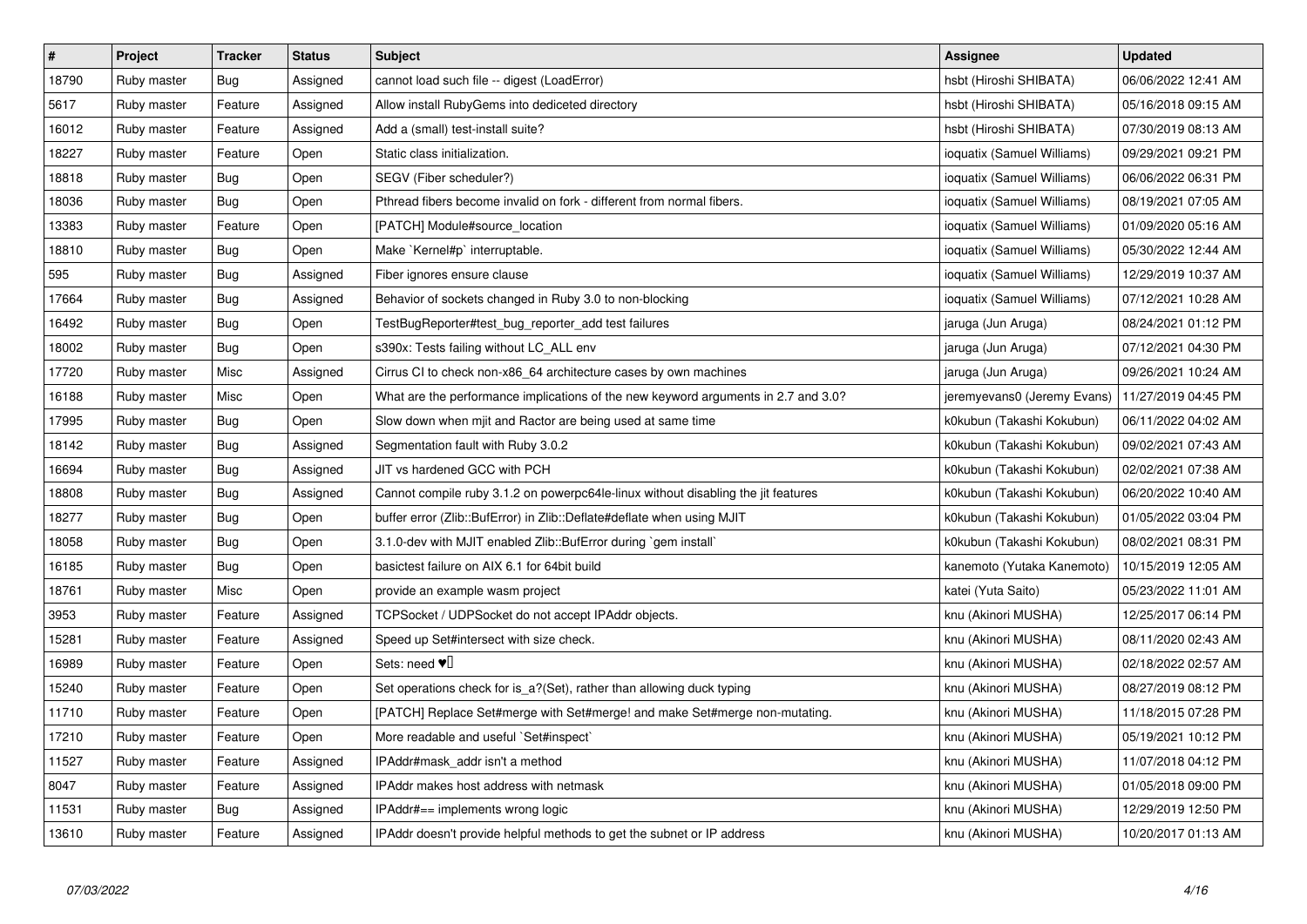| $\sharp$ | Project     | <b>Tracker</b> | <b>Status</b> | Subject                                                                                                                           | Assignee            | <b>Updated</b>      |
|----------|-------------|----------------|---------------|-----------------------------------------------------------------------------------------------------------------------------------|---------------------|---------------------|
| 17617    | Ruby master | <b>Bug</b>     | Open          | When a Ractor's incoming port is closed, Ractor.receive_if does not raise Ractor::ClosedError, but<br>instead blocks indefinitely | ko1 (Koichi Sasada) | 09/14/2021 01:40 AM |
| 16027    | Ruby master | Feature        | Assigned      | Update Ruby's dtrace / USDT API to match what is exposed via the TracePoint API                                                   | ko1 (Koichi Sasada) | 08/03/2019 02:41 AM |
| 17420    | Ruby master | <b>Bug</b>     | Open          | Unsafe mutation of \$" when doing non-RubyGems require in Ractor                                                                  | ko1 (Koichi Sasada) | 01/07/2021 01:23 PM |
| 15854    | Ruby master | Feature        | Open          | Tracing instance variable assignment                                                                                              | ko1 (Koichi Sasada) | 07/29/2019 07:13 AM |
| 7976     | Ruby master | Bug            | Assigned      | TracePoint call is at call point, not call site                                                                                   | ko1 (Koichi Sasada) | 01/05/2018 09:00 PM |
| 10238    | Ruby master | Feature        | Open          | todo: remove dependency on malloc_usable_size                                                                                     | ko1 (Koichi Sasada) | 12/10/2020 09:20 AM |
| 17363    | Ruby master | Feature        | Assigned      | Timeouts                                                                                                                          | ko1 (Koichi Sasada) | 05/14/2022 09:06 AM |
| 11174    | Ruby master | Bug            | Open          | threads memory leak                                                                                                               | ko1 (Koichi Sasada) | 06/17/2019 03:17 PM |
| 6694     | Ruby master | Feature        | Assigned      | Thread.new without block.                                                                                                         | ko1 (Koichi Sasada) | 12/25/2017 06:15 PM |
| 9755     | Ruby master | Feature        | Assigned      | Thread::Backtrace::Location#defined class                                                                                         | ko1 (Koichi Sasada) | 04/18/2014 09:22 AM |
| 14727    | Ruby master | <b>Bug</b>     | Assigned      | TestQueue#test_queue_with_trap always timeout on Windows10                                                                        | ko1 (Koichi Sasada) | 05/01/2018 02:59 AM |
| 14090    | Ruby master | <b>Bug</b>     | Assigned      | TestGc#test_interrupt_in_finalizer` fails very rarely                                                                             | ko1 (Koichi Sasada) | 12/02/2021 07:24 PM |
| 13512    | Ruby master | Feature        | Open          | <b>System Threads</b>                                                                                                             | ko1 (Koichi Sasada) | 07/14/2017 07:08 AM |
| 4040     | Ruby master | Bug            | Assigned      | SystemStackError with Hash[*a] for Large _a_                                                                                      | ko1 (Koichi Sasada) | 12/25/2017 06:14 PM |
| 8263     | Ruby master | Feature        | Assigned      | Support discovering yield state of individual Fibers                                                                              | ko1 (Koichi Sasada) | 12/23/2021 11:40 PM |
| 18886    | Ruby master | Bug            | Open          | Struct aref and aset don't trigger any tracepoints.                                                                               | ko1 (Koichi Sasada) | 06/29/2022 06:05 AM |
| 17196    | Ruby master | Bug            | Assigned      | Segmentation Fault with Socket#close in Ractors                                                                                   | ko1 (Koichi Sasada) | 03/20/2022 01:52 PM |
| 18464    | Ruby master | <b>Bug</b>     | Assigned      | RUBY_INTERNAL_EVENT_NEWOBJ tracepoint causes an interpreter crash when combined with<br>Ractors                                   | ko1 (Koichi Sasada) | 06/08/2022 08:25 AM |
| 16776    | Ruby master | <b>Bug</b>     | Assigned      | Regression in coverage library                                                                                                    | ko1 (Koichi Sasada) | 11/24/2021 07:26 AM |
| 8444     | Ruby master | <b>Bug</b>     | Open          | Regexp vars \$~ and friends are not thread local                                                                                  | ko1 (Koichi Sasada) | 07/30/2019 07:38 AM |
| 15802    | Ruby master | Misc           | Open          | Reduce the minimum string buffer size from 127 to 63 bytes                                                                        | ko1 (Koichi Sasada) | 07/30/2019 04:04 AM |
| 17826    | Ruby master | Bug            | Assigned      | Ractor#take hangs if used in multiple Threads                                                                                     | ko1 (Koichi Sasada) | 12/15/2021 01:30 PM |
| 17414    | Ruby master | Feature        | Open          | Ractor should allow access to shareable attributes for Modules/Classes                                                            | ko1 (Koichi Sasada) | 12/21/2020 03:56 PM |
| 18258    | Ruby master | <b>Bug</b>     | Open          | Ractor shareable? can be slow and mutates internal object flags.                                                                  | ko1 (Koichi Sasada) | 10/21/2021 08:58 AM |
| 17678    | Ruby master | <b>Bug</b>     | Assigned      | Ractors do not restart after fork                                                                                                 | ko1 (Koichi Sasada) | 03/09/2021 12:42 AM |
| 17624    | Ruby master | <b>Bug</b>     | Open          | Ractor.receive is not thread-safe                                                                                                 | ko1 (Koichi Sasada) | 09/14/2021 01:40 AM |
| 17998    | Ruby master | Bug            | Assigned      | ractor: process hanging (with ractors initialized, but not being used)                                                            | ko1 (Koichi Sasada) | 12/02/2021 08:17 PM |
| 17393    | Ruby master | Feature        | Open          | 'Ractor::Moved#inspect'                                                                                                           | ko1 (Koichi Sasada) | 12/21/2020 05:47 PM |
| 17404    | Ruby master | Feature        | Open          | Ractor `move:` API to allow shareability check                                                                                    | ko1 (Koichi Sasada) | 12/18/2020 09:17 PM |
| 17543    | Ruby master | Bug            | Open          | Ractor isolation broken by `self` in shareable proc                                                                               | ko1 (Koichi Sasada) | 01/29/2021 03:06 PM |
| 17679    | Ruby master | Bug            | Assigned      | Ractor incoming channel can consume unlimited resources                                                                           | ko1 (Koichi Sasada) | 06/30/2022 10:49 AM |
| 18119    | Ruby master | Bug            | Open          | Ractor crashes when instantiating classes                                                                                         | ko1 (Koichi Sasada) | 09/14/2021 01:42 AM |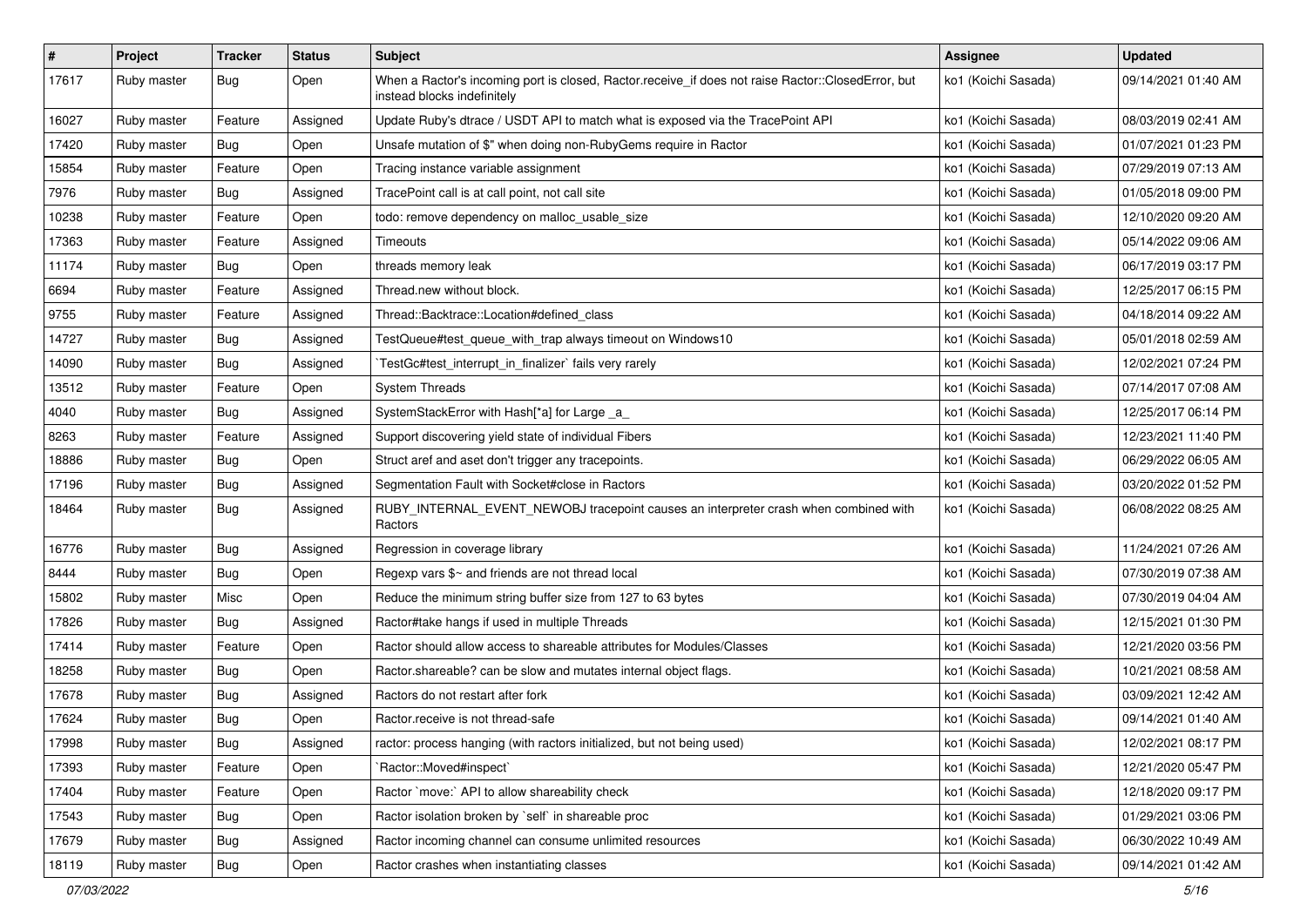| $\sharp$ | Project     | <b>Tracker</b> | <b>Status</b> | Subject                                                             | <b>Assignee</b>     | <b>Updated</b>      |
|----------|-------------|----------------|---------------|---------------------------------------------------------------------|---------------------|---------------------|
| 18024    | Ruby master | <b>Bug</b>     | Assigned      | Ractor crashes when connections are closed in multiple Ractors      | ko1 (Koichi Sasada) | 12/14/2021 04:41 PM |
| 17677    | Ruby master | Bug            | Assigned      | Ractor crashes fork when blocking                                   | ko1 (Koichi Sasada) | 03/09/2021 12:42 AM |
| 17359    | Ruby master | <b>Bug</b>     | Open          | Ractor copy mode is not Ractor-safe                                 | ko1 (Koichi Sasada) | 12/02/2020 05:42 PM |
| 18572    | Ruby master | <b>Bug</b>     | Assigned      | Performance regression when invoking refined methods                | ko1 (Koichi Sasada) | 02/10/2022 12:48 AM |
| 15263    | Ruby master | Bug            | Open          | [PATCH] vm_trace.c (postponed_job_register): only hit main thread   | ko1 (Koichi Sasada) | 10/27/2018 11:35 PM |
| 2294     | Ruby master | Feature        | Assigned      | [PATCH] ruby_bind_stack() to embed Ruby in coroutine                | ko1 (Koichi Sasada) | 01/05/2018 09:00 PM |
| 10423    | Ruby master | Feature        | Open          | [PATCH] opt_str_lit*: avoid literal string allocations              | ko1 (Koichi Sasada) | 01/05/2018 09:01 PM |
| 14859    | Ruby master | Feature        | Open          | [PATCH] implement Timeout in VM                                     | ko1 (Koichi Sasada) | 07/22/2018 07:42 AM |
| 14813    | Ruby master | Feature        | Open          | [PATCH] gc.c: make gc_enter+gc_exit pairs dtrace probes, too        | ko1 (Koichi Sasada) | 12/17/2018 07:42 AM |
| 17667    | Ruby master | <b>Bug</b>     | Open          | Module#name needs synchronization                                   | ko1 (Koichi Sasada) | 03/02/2021 07:31 AM |
| 17513    | Ruby master | <b>Bug</b>     | Open          | Methods of shareable objects and UnboundMethods should be shareable | ko1 (Koichi Sasada) | 01/06/2021 08:53 PM |
| 18553    | Ruby master | <b>Bug</b>     | Open          | Memory leak on compiling method call with kwargs                    | ko1 (Koichi Sasada) | 03/23/2022 09:34 PM |
| 15878    | Ruby master | Feature        | Assigned      | Make exit faster by not running GC                                  | ko1 (Koichi Sasada) | 07/29/2019 07:48 AM |
| 17884    | Ruby master | Feature        | Open          | locindex for profiling tools                                        | ko1 (Koichi Sasada) | 05/24/2021 04:17 PM |
| 17593    | Ruby master | Feature        | Assigned      | load_iseq_eval should override the ISeq path                        | ko1 (Koichi Sasada) | 02/16/2021 08:27 AM |
| 16819    | Ruby master | <b>Bug</b>     | Assigned      | Line reporting off by one when reporting line of a hash?            | ko1 (Koichi Sasada) | 06/16/2020 05:57 PM |
| 16124    | Ruby master | Misc           | Assigned      | Let the transient heap belong to objspace                           | ko1 (Koichi Sasada) | 11/18/2019 08:48 AM |
| 14492    | Ruby master | Feature        | Open          | iseq loading + caching should be in core                            | ko1 (Koichi Sasada) | 12/10/2020 08:53 AM |
| 10009    | Ruby master | <b>Bug</b>     | Open          | IO operation is 10x slower in multi-thread environment              | ko1 (Koichi Sasada) | 05/21/2015 07:19 AM |
| 13388    | Ruby master | Feature        | Assigned      | gc.c: Add GC.get_parameters and .set_parameters                     | ko1 (Koichi Sasada) | 03/30/2017 10:52 AM |
| 17516    | Ruby master | <b>Bug</b>     | Assigned      | forking in a ractor causes Ruby to crash                            | ko1 (Koichi Sasada) | 11/30/2021 05:26 AM |
| 14607    | Ruby master | <b>Bug</b>     | Assigned      | Fix use of the rb_profile_frames start parameter                    | ko1 (Koichi Sasada) | 06/09/2022 06:12 AM |
| 15778    | Ruby master | Feature        | Open          | Expose an API to pry-open the stack frames in Ruby                  | ko1 (Koichi Sasada) | 08/29/2019 06:24 AM |
| 10932    | Ruby master | Feature        | Open          | Enabling allocation tracing as early as possible                    | ko1 (Koichi Sasada) | 06/13/2015 07:54 AM |
| 15315    | Ruby master | <b>Bug</b>     | Open          | ec_switch can still lose interrupts                                 | ko1 (Koichi Sasada) | 11/20/2018 09:32 AM |
| 3731     | Ruby master | Feature        | Assigned      | Easier Embedding API for Ruby                                       | ko1 (Koichi Sasada) | 12/25/2017 06:14 PM |
| 15939    | Ruby master | Feature        | Assigned      | Dump symbols reference to their fstr in ObjectSpace.dump()          | ko1 (Koichi Sasada) | 08/08/2019 09:38 PM |
| 12020    | Ruby master | Feature        | Assigned      | Documenting Ruby memory model                                       | ko1 (Koichi Sasada) | 12/23/2021 11:40 PM |
| 11808    | Ruby master | Bug            | Open          | Different behavior between Enumerable#grep and Array#grep           | ko1 (Koichi Sasada) | 10/26/2020 04:36 AM |
| 17531    | Ruby master | Bug            | Open          | did_you_mean` not Ractor friendly                                   | ko1 (Koichi Sasada) | 01/29/2021 08:48 AM |
| 17502    | Ruby master | Misc           | Open          | C vs Ruby                                                           | ko1 (Koichi Sasada) | 12/02/2021 07:53 PM |
| 6695     | Ruby master | Feature        | Assigned      | Configuration for Thread/Fiber creation                             | ko1 (Koichi Sasada) | 12/25/2017 06:15 PM |
| 14394    | Ruby master | Feature        | Open          | Class.descendants                                                   | ko1 (Koichi Sasada) | 01/20/2022 10:46 PM |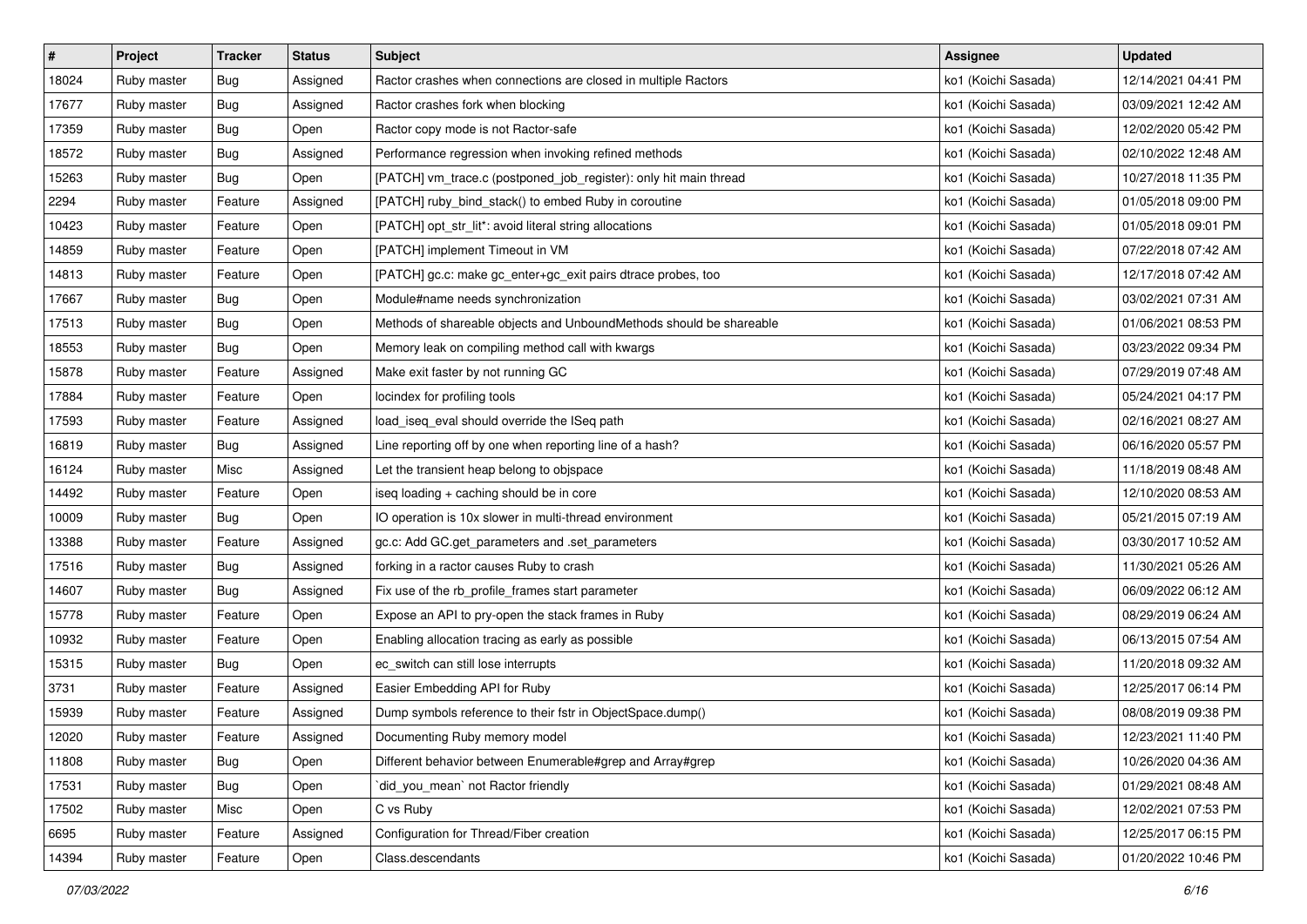| #     | Project     | <b>Tracker</b> | <b>Status</b> | Subject                                                                                                                   | <b>Assignee</b>                     | <b>Updated</b>      |
|-------|-------------|----------------|---------------|---------------------------------------------------------------------------------------------------------------------------|-------------------------------------|---------------------|
| 13252 | Ruby master | Feature        | Assigned      | C API for creating strings without copying                                                                                | ko1 (Koichi Sasada)                 | 04/17/2017 07:22 AM |
| 15499 | Ruby master | <b>Bug</b>     | Assigned      | Breaking behavior on ruby 2.6: rb_thread_call_without_gvl doesn't invoke unblock_function when<br>used on the main thread | ko1 (Koichi Sasada)                 | 01/05/2021 02:24 AM |
| 13821 | Ruby master | Feature        | Assigned      | Allow fibers to be resumed across threads                                                                                 | ko1 (Koichi Sasada)                 | 02/15/2019 10:09 AM |
| 8576  | Ruby master | Feature        | Assigned      | Add optimized method type for constant value methods                                                                      | ko1 (Koichi Sasada)                 | 12/25/2017 06:15 PM |
| 8960  | Ruby master | Feature        | Assigned      | Add Exception#backtrace locations                                                                                         | ko1 (Koichi Sasada)                 | 11/25/2016 02:15 PM |
| 18275 | Ruby master | Feature        | Open          | Add an option to define_method to not capture the surrounding environment                                                 | ko1 (Koichi Sasada)                 | 12/03/2021 02:34 PM |
| 17676 | Ruby master | Bug            | Assigned      | Accessing ENV from Ractor raises IsolationError                                                                           | ko1 (Koichi Sasada)                 | 03/09/2021 02:37 AM |
| 11269 | Ruby master | <b>Bug</b>     | Assigned      | ruby init setproctitle() should be called before require libraries()                                                      | kosaki (Motohiro KOSAKI)            | 06/17/2015 03:01 AM |
| 13697 | Ruby master | Feature        | Open          | [PATCH]: futex based thread primitives                                                                                    | kosaki (Motohiro KOSAKI)            | 01/28/2018 11:41 PM |
| 4464  | Ruby master | Feature        | Assigned      | [PATCH] add Fcntl:: Flock object for easier use of POSIX file locks                                                       | kosaki (Motohiro KOSAKI)            | 12/25/2017 06:14 PM |
| 7086  | Ruby master | Feature        | Assigned      | Condition Variable#wait has meaningless return value                                                                      | kosaki (Motohiro KOSAKI)            | 12/25/2017 06:15 PM |
| 18034 | Ruby master | <b>Bug</b>     | Assigned      | Segmentation fault fiddle with `--enable-bundled-libffi` and macOS                                                        | kou (Kouhei Sutou)                  | 11/30/2021 07:39 AM |
| 17478 | Ruby master | <b>Bug</b>     | Assigned      | Ruby3.0 is slower than Ruby2.7.2 when parsing a large CSV file                                                            | kou (Kouhei Sutou)                  | 11/24/2021 05:12 AM |
| 7859  | Ruby master | <b>Bug</b>     | Assigned      | Readline: Incorrect arrow key behavior in vi_editing_mode insert mode with Readline 6.2                                   | kouji (Kouji Takao)                 | 12/25/2017 06:15 PM |
| 8782  | Ruby master | <b>Bug</b>     | Assigned      | Don't set rl_getc_function on editline                                                                                    | kouji (Kouji Takao)                 | 01/05/2018 09:00 PM |
| 17355 | Ruby master | Feature        | Assigned      | Using same set of names in or-patterns (pattern matching with $Foo(x)   Bar(x)$ )                                         | ktsj (Kazuki Tsujimoto)             | 09/13/2021 09:11 AM |
| 15918 | Ruby master | Feature        | Open          | Pattern matching for Set                                                                                                  | ktsj (Kazuki Tsujimoto)             | 07/29/2019 08:12 AM |
| 15881 | Ruby master | Feature        | Open          | Optimize deconstruct in pattern matching                                                                                  | ktsj (Kazuki Tsujimoto)             | 12/25/2019 04:28 AM |
| 18773 | Ruby master | Feature        | Assigned      | deconstruct to receive a range                                                                                            | ktsj (Kazuki Tsujimoto)             | 07/03/2022 06:04 PM |
| 18408 | Ruby master | Feature        | Assigned      | Allow pattern match to set instance variables                                                                             | ktsj (Kazuki Tsujimoto)             | 01/26/2022 07:07 PM |
| 18194 | Ruby master | Feature        | Open          | No easy way to format exception messages per thread/fiber scheduler context.                                              | mame (Yusuke Endoh)                 | 09/29/2021 10:10 AM |
| 4247  | Ruby master | Feature        | Assigned      | New features for Array#sample, Array#choice                                                                               | mame (Yusuke Endoh)                 | 12/25/2017 06:14 PM |
| 14244 | Ruby master | Feature        | Open          | Better error messages for scripts with non-matching end statements                                                        | mame (Yusuke Endoh)                 | 11/29/2018 08:57 AM |
| 18564 | Ruby master | Feature        | Open          | Add Exception#detailed_message                                                                                            | mame (Yusuke Endoh)                 | 02/01/2022 08:06 PM |
| 12676 | Ruby master | Feature        | Assigned      | Significant performance increase, and code conciseness, for prime_division method in prime.rb                             | marcandre (Marc-Andre<br>Lafortune) | 11/18/2016 03:46 PM |
| 8223  | Ruby master | Feature        | Open          | Make Matrix more omnivorous.                                                                                              | marcandre (Marc-Andre<br>Lafortune) | 04/09/2013 03:42 AM |
| 15815 | Ruby master | Feature        | Open          | Add option to raise NoMethodError for OpenStruct                                                                          | marcandre (Marc-Andre<br>Lafortune) | 09/28/2020 02:11 AM |
| 9347  | Ruby master | Feature        | Open          | Accept non callable argument to detect                                                                                    | marcandre (Marc-Andre<br>Lafortune) | 01/05/2018 09:00 PM |
| 8061  | Ruby master | Feature        | Open          | 00000000000000                                                                                                            | matz (Yukihiro Matsumoto)           | 12/25/2017 06:15 PM |
| 9816  | Ruby master | Feature        | Assigned      | 00000000000000000000                                                                                                      | matz (Yukihiro Matsumoto)           | 10/28/2014 08:29 AM |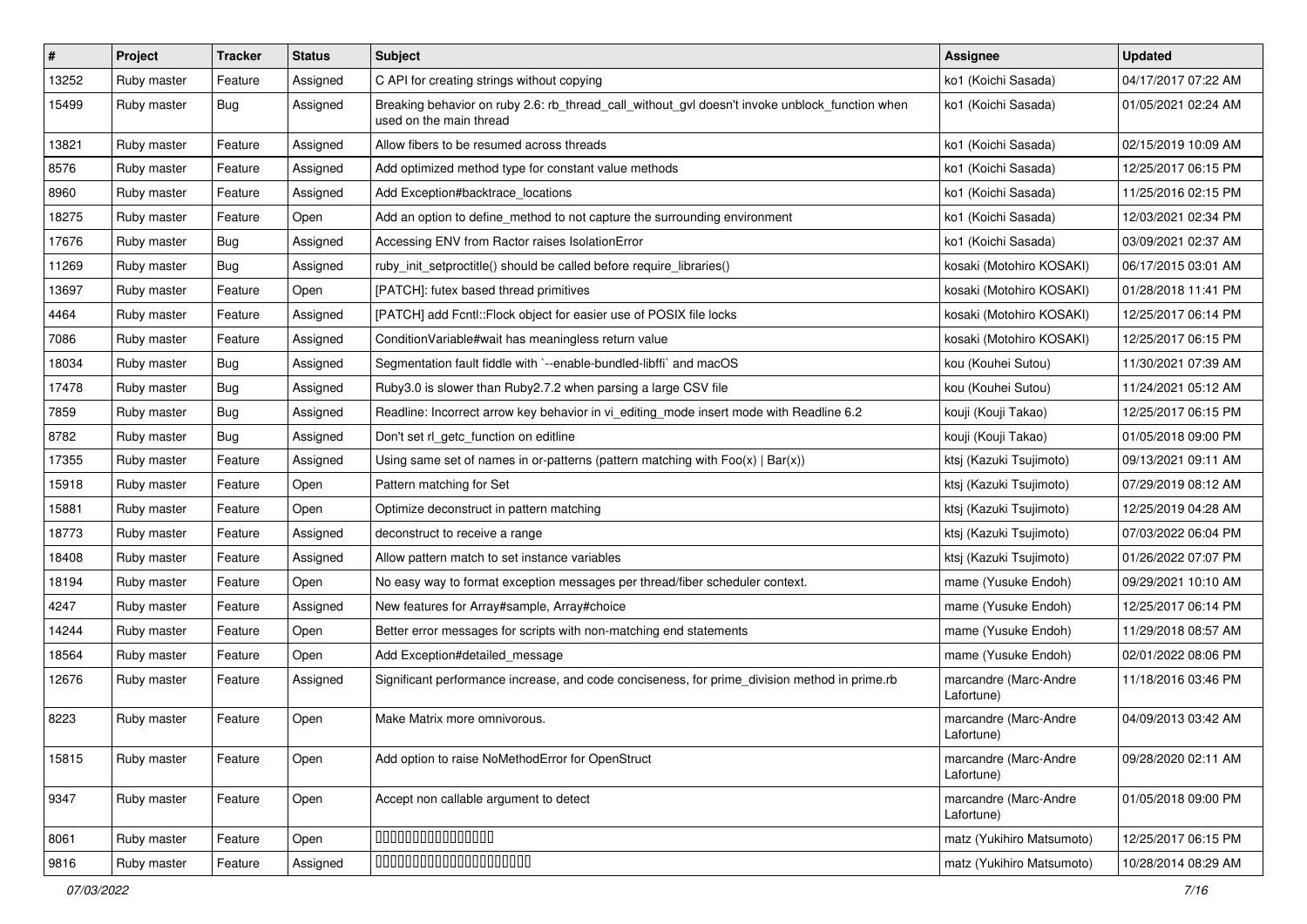| $\pmb{\#}$ | Project     | <b>Tracker</b> | <b>Status</b> | <b>Subject</b>                                                                                                         | <b>Assignee</b>           | <b>Updated</b>      |
|------------|-------------|----------------|---------------|------------------------------------------------------------------------------------------------------------------------|---------------------------|---------------------|
| 15764      | Ruby master | <b>Bug</b>     | Open          | Whitespace and control characters should not be permitted in tokens                                                    | matz (Yukihiro Matsumoto) | 04/22/2019 07:48 AM |
| 8478       | Ruby master | Feature        | Open          | The hash returned by Enumerable#group_by should have an empty array for its default value                              | matz (Yukihiro Matsumoto) | 06/04/2013 03:56 PM |
| 4592       | Ruby master | Feature        | Assigned      | Tempfile0000000                                                                                                        | matz (Yukihiro Matsumoto) | 12/25/2017 06:14 PM |
| 7795       | Ruby master | Feature        | Open          | Symbol.defined? and/or to_existing_symbol                                                                              | matz (Yukihiro Matsumoto) | 12/25/2017 06:15 PM |
| 5825       | Ruby master | Feature        | Assigned      | Sweet instance var assignment in the object initializer                                                                | matz (Yukihiro Matsumoto) | 12/10/2020 08:53 AM |
| 7349       | Ruby master | Feature        | Assigned      | Struct#inspect needs more meaningful output                                                                            | matz (Yukihiro Matsumoto) | 12/25/2017 06:15 PM |
| 5558       | Ruby master | Feature        | Assigned      | String#% strange arity errors                                                                                          | matz (Yukihiro Matsumoto) | 12/25/2017 06:15 PM |
| 6802       | Ruby master | Feature        | Assigned      | String#scan should have equivalent yielding MatchData                                                                  | matz (Yukihiro Matsumoto) | 12/25/2017 06:15 PM |
| 11028      | Ruby master | Feature        | Assigned      | standalone running single file (zipped archives of ruby code) running **without installation** using<br>"gem install " | matz (Yukihiro Matsumoto) | 04/04/2015 01:44 AM |
| 6841       | Ruby master | Feature        | Assigned      | Shorthand for Assigning Return Value of Method to Self                                                                 | matz (Yukihiro Matsumoto) | 12/10/2020 08:53 AM |
| 16992      | Ruby master | Feature        | Open          | Sets: officially ordered                                                                                               | matz (Yukihiro Matsumoto) | 09/03/2020 02:08 PM |
| 5741       | Ruby master | Feature        | Assigned      | Secure Erasure of Passwords                                                                                            | matz (Yukihiro Matsumoto) | 12/25/2017 06:15 PM |
| 8232       | Ruby master | Feature        | Open          | Rudiments of abstract algebra in Ruby                                                                                  | matz (Yukihiro Matsumoto) | 04/09/2013 01:47 AM |
| 7848       | Ruby master | Feature        | Open          | Restore default state for core ruby objects                                                                            | matz (Yukihiro Matsumoto) | 12/25/2017 06:15 PM |
| 5643       | Ruby master | Feature        | Assigned      | require/load options and binding option                                                                                | matz (Yukihiro Matsumoto) | 12/25/2017 06:15 PM |
| 6445       | Ruby master | Feature        | Assigned      | request for default length/position on string index                                                                    | matz (Yukihiro Matsumoto) | 12/25/2017 06:15 PM |
| 10287      | Ruby master | Feature        | Open          | rename COLON3 to COLON2_HEAD.                                                                                          | matz (Yukihiro Matsumoto) | 07/27/2021 09:34 AM |
| 10541      | Ruby master | Misc           | Open          | Remove shorthand string interpolation syntax                                                                           | matz (Yukihiro Matsumoto) | 10/08/2015 05:44 PM |
| 7702       | Ruby master | Feature        | Open          | Remove Proc#binding                                                                                                    | matz (Yukihiro Matsumoto) | 07/15/2019 07:39 PM |
| 6354       | Ruby master | Feature        | Assigned      | Remove escape (break/return/redo/next support) from class/module scope                                                 | matz (Yukihiro Matsumoto) | 12/25/2017 06:15 PM |
| 15445      | Ruby master | Feature        | Open          | Reject '.123' in Float() method                                                                                        | matz (Yukihiro Matsumoto) | 01/10/2019 07:59 AM |
| 11704      | Ruby master | Bug            | Assigned      | Refinements only get "used" once in loop                                                                               | matz (Yukihiro Matsumoto) | 04/14/2016 02:45 AM |
| 13129      | Ruby master | Feature        | Assigned      | Refinements cannot refine method_missing and respond_to_missing?                                                       | matz (Yukihiro Matsumoto) | 07/03/2021 10:45 PM |
| 9704       | Ruby master | Feature        | Open          | Refinements as files instead of modules                                                                                | matz (Yukihiro Matsumoto) | 10/11/2016 06:36 PM |
| 7580       | Ruby master | Feature        | Assigned      | Range translation                                                                                                      | matz (Yukihiro Matsumoto) | 06/11/2018 09:51 AM |
| 6317       | Ruby master | Feature        | Assigned      | Range#cover?000000Range00000000000000000000                                                                            | matz (Yukihiro Matsumoto) | 12/25/2017 06:15 PM |
| 11518      | Ruby master | Feature        | Open          | Queue enhancement - promote! and promote_all!                                                                          | matz (Yukihiro Matsumoto) | 09/17/2015 08:40 PM |
| 11517      | Ruby master | Feature        | Open          | Queue enhancement - conditional pop                                                                                    | matz (Yukihiro Matsumoto) | 09/17/2015 09:02 PM |
| 5781       | Ruby master | Feature        | Assigned      | Query attributes (attribute methods ending in `?` mark)                                                                | matz (Yukihiro Matsumoto) | 01/10/2020 06:34 AM |
| 14397      | Ruby master | Feature        | Assigned      | public, protected and private should return their arguments instead of self                                            | matz (Yukihiro Matsumoto) | 12/10/2018 07:08 AM |
| 8164       | Ruby master | Feature        | Assigned      | Public/Private                                                                                                         | matz (Yukihiro Matsumoto) | 12/10/2020 08:50 AM |
| 4824       | Ruby master | Feature        | Assigned      | Provide method Kernel#executed?                                                                                        | matz (Yukihiro Matsumoto) | 03/05/2018 04:57 AM |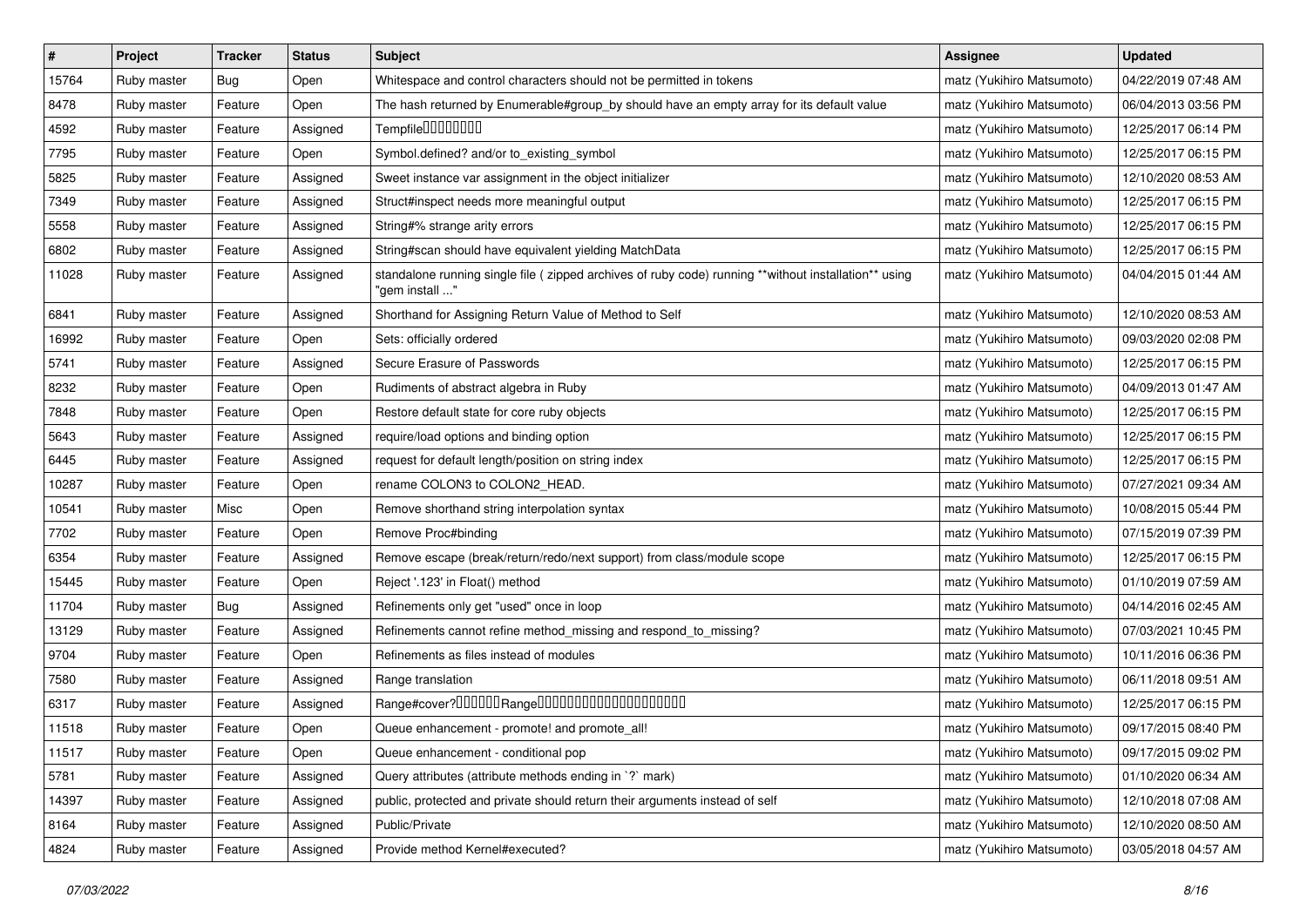| $\pmb{\#}$ | Project     | <b>Tracker</b> | <b>Status</b> | <b>Subject</b>                                                                                                   | <b>Assignee</b>           | <b>Updated</b>      |
|------------|-------------|----------------|---------------|------------------------------------------------------------------------------------------------------------------|---------------------------|---------------------|
| 6648       | Ruby master | Feature        | Assigned      | Provide a standard API for retrieving all command-line flags passed to Ruby                                      | matz (Yukihiro Matsumoto) | 12/25/2017 06:15 PM |
| 8271       | Ruby master | Feature        | Assigned      | Proposal for moving to a more visible, formal process for feature requests                                       | matz (Yukihiro Matsumoto) | 12/23/2021 11:40 PM |
| 16461      | Ruby master | Feature        | Assigned      | Proc#using                                                                                                       | matz (Yukihiro Matsumoto) | 12/10/2020 09:10 AM |
| 5007       | Ruby master | Feature        | Assigned      | Proc#call_under: Unifying instance_eval and instance_exec                                                        | matz (Yukihiro Matsumoto) | 04/19/2018 07:57 AM |
| 11735      | Ruby master | Feature        | Open          | Porting String#squish and String#squish! from Ruby on Rails' Active Support                                      | matz (Yukihiro Matsumoto) | 06/24/2016 08:02 AM |
| 11816      | Ruby master | Feature        | Assigned      | Partial safe navigation operator                                                                                 | matz (Yukihiro Matsumoto) | 04/14/2020 08:02 AM |
| 6817       | Ruby master | Feature        | Open          | Partial application                                                                                              | matz (Yukihiro Matsumoto) | 12/25/2017 06:15 PM |
| 9614       | Ruby master | Feature        | Open          | ordering of non-Hash items which use st_ internally                                                              | matz (Yukihiro Matsumoto) | 01/05/2018 09:00 PM |
| 17288      | Ruby master | Feature        | Open          | Optimize _send_ call with a literal method name                                                                  | matz (Yukihiro Matsumoto) | 10/30/2020 12:17 AM |
| 17291      | Ruby master | Feature        | Assigned      | Optimize __send__ call                                                                                           | matz (Yukihiro Matsumoto) | 01/12/2021 05:47 AM |
| 8804       | Ruby master | Feature        | Open          | ONCE syntax                                                                                                      | matz (Yukihiro Matsumoto) | 01/04/2020 08:26 PM |
| 8663       | Ruby master | Feature        | Open          | Officialy alias ArgumentError to ArgError                                                                        | matz (Yukihiro Matsumoto) | 08/09/2013 07:42 PM |
| 17184      | Ruby master | Feature        | Open          | No stdlib function to perform simple string replacement                                                          | matz (Yukihiro Matsumoto) | 02/23/2021 09:27 PM |
| 4521       | Ruby master | Feature        | Assigned      | NoMethodError#message may take very long to execute                                                              | matz (Yukihiro Matsumoto) | 12/25/2017 06:14 PM |
| 6293       | Ruby master | Feature        | Assigned      | new queue / blocking queues                                                                                      | matz (Yukihiro Matsumoto) | 12/25/2017 06:15 PM |
| 5749       | Ruby master | Feature        | Assigned      | new method String#match_all needed                                                                               | matz (Yukihiro Matsumoto) | 12/25/2017 06:15 PM |
| 5389       | Ruby master | Feature        | Assigned      | New method Enumerator#iterate                                                                                    | matz (Yukihiro Matsumoto) | 12/25/2017 06:15 PM |
| 6596       | Ruby master | Feature        | Assigned      | New method `Array#indexes`                                                                                       | matz (Yukihiro Matsumoto) | 07/29/2020 01:41 AM |
| 5445       | Ruby master | Feature        | Assigned      | Need RUBYOPT -r before ARGV -r                                                                                   | matz (Yukihiro Matsumoto) | 12/25/2017 06:15 PM |
| 15837      | Ruby master | Feature        | Open          | Module#name_components                                                                                           | matz (Yukihiro Matsumoto) | 05/08/2019 10:29 AM |
| 6810       | Ruby master | Feature        | Assigned      | module A::B; end` is not equivalent to `module A; module B; end; end` with respect to constant<br>lookup (scope) | matz (Yukihiro Matsumoto) | 12/10/2020 09:22 AM |
| 9768       | Ruby master | Feature        | Assigned      | Method that is visible only within a certain module/class                                                        | matz (Yukihiro Matsumoto) | 04/25/2014 06:43 AM |
| 11882      | Ruby master | Feature        | Open          | Map or NamedMap                                                                                                  | matz (Yukihiro Matsumoto) | 01/17/2021 01:31 PM |
| 7503       | Ruby master | Feature        | Assigned      | make timeout.rb async-interrupt safe by default                                                                  | matz (Yukihiro Matsumoto) | 12/25/2017 06:15 PM |
| 9123       | Ruby master | Feature        | Open          | Make Numeric#nonzero? behavior consistent with Numeric#zero?                                                     | matz (Yukihiro Matsumoto) | 06/11/2019 12:55 PM |
| 11627      | Ruby master | Feature        | Open          | make `nonzero` an alias of `nonzero?`                                                                            | matz (Yukihiro Matsumoto) | 12/23/2021 11:43 PM |
| 10498      | Ruby master | Feature        | Open          | Make `loop` yield a counter                                                                                      | matz (Yukihiro Matsumoto) | 01/05/2018 09:01 PM |
| 6413       | Ruby master | Feature        | Assigned      | Make Dir.entries default to Dir.entries(Dir.pwd)                                                                 | matz (Yukihiro Matsumoto) | 12/25/2017 06:15 PM |
| 7604       | Ruby master | Feature        | Open          | Make === comparison operator ability to delegate comparison to an argument                                       | matz (Yukihiro Matsumoto) | 12/25/2017 06:15 PM |
| 14927      | Ruby master | Feature        | Open          | Loading multiple files at once                                                                                   | matz (Yukihiro Matsumoto) | 09/18/2018 12:38 AM |
| 7548       | Ruby master | Feature        | Open          | Load and Require Callbacks                                                                                       | matz (Yukihiro Matsumoto) | 12/25/2017 06:15 PM |
| 14609      | Ruby master | Feature        | Open          | Let `Kernel#p` without an argument print the receiver                                                            | matz (Yukihiro Matsumoto) | 02/08/2020 08:43 PM |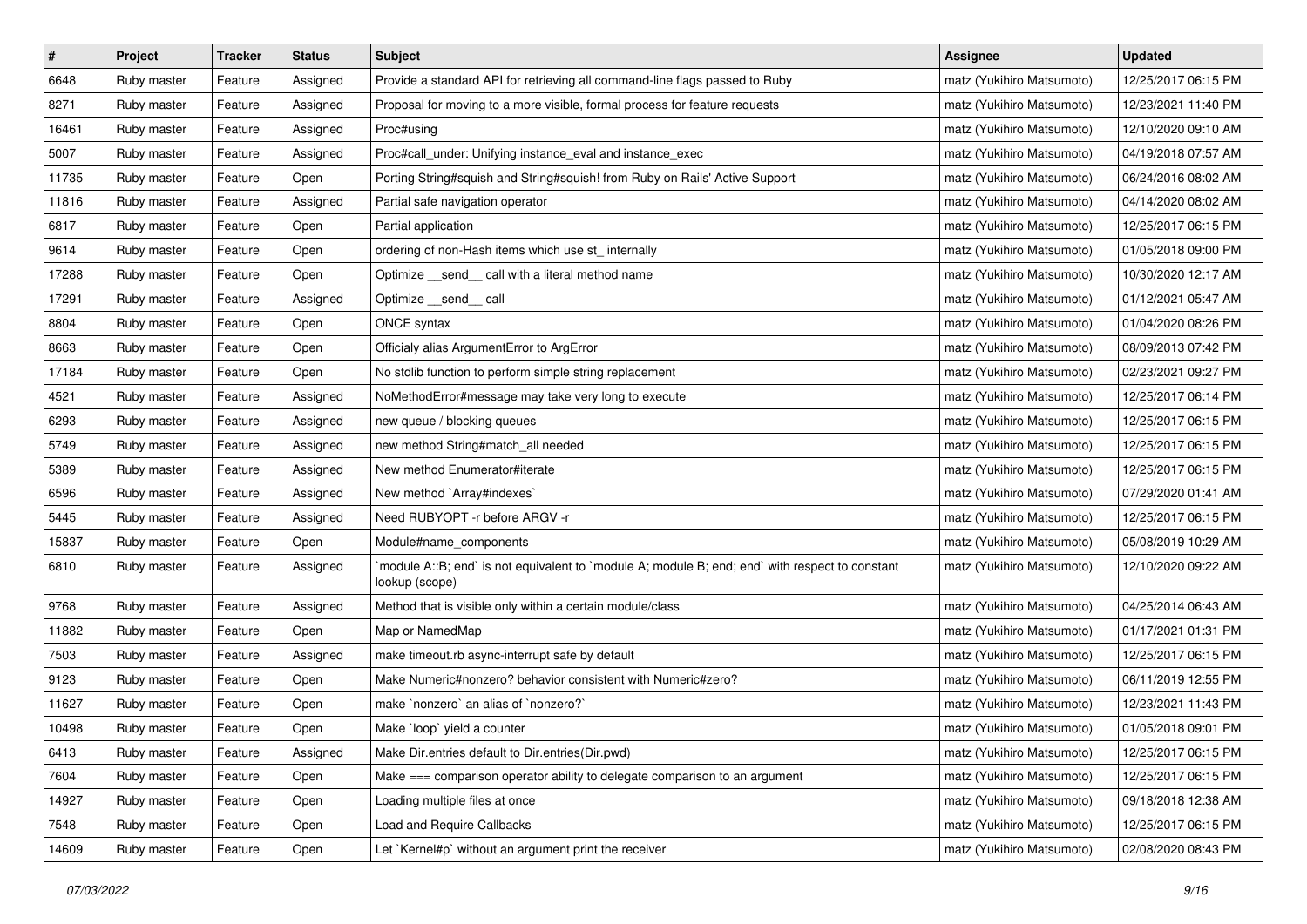| $\pmb{\#}$ | Project     | <b>Tracker</b> | <b>Status</b> | <b>Subject</b>                                                                             | <b>Assignee</b>           | <b>Updated</b>      |
|------------|-------------|----------------|---------------|--------------------------------------------------------------------------------------------|---------------------------|---------------------|
| 5456       | Ruby master | Feature        | Assigned      | kernel#syscall() should be removed.                                                        | matz (Yukihiro Matsumoto) | 12/10/2020 08:46 AM |
| 15112      | Ruby master | Feature        | Open          | Introducing the short form of `STDERR.puts expr.inspect`.                                  | matz (Yukihiro Matsumoto) | 10/12/2018 02:02 AM |
| 14128      | Ruby master | Feature        | Open          | Introduce Hash#delete default value                                                        | matz (Yukihiro Matsumoto) | 11/25/2017 04:41 PM |
| 9070       | Ruby master | Feature        | Open          | Introduce `---` as synonym of `end` keyword                                                | matz (Yukihiro Matsumoto) | 11/02/2013 03:23 AM |
| 15192      | Ruby master | Feature        | Open          | Introduce a new "shortcut assigning" syntax to convenient setup instance variables         | matz (Yukihiro Matsumoto) | 12/14/2021 06:42 PM |
| 18159      | Ruby master | Feature        | Open          | Integrate functionality of dead_end gem into Ruby                                          | matz (Yukihiro Matsumoto) | 06/17/2022 02:06 PM |
| 6594       | Ruby master | Feature        | Assigned      | Integrated Functor                                                                         | matz (Yukihiro Matsumoto) | 12/10/2020 08:53 AM |
| 16894      | Ruby master | Feature        | Open          | Integer division for Ruby 3                                                                | matz (Yukihiro Matsumoto) | 05/18/2020 03:41 PM |
| 7644       | Ruby master | Feature        | Assigned      | In refinements, change "using" keyword to a less generic word.                             | matz (Yukihiro Matsumoto) | 12/10/2020 08:49 AM |
| 7377       | Ruby master | Feature        | Open          | #indetical? as an alias for #equal?                                                        | matz (Yukihiro Matsumoto) | 12/25/2017 06:15 PM |
| 16495      | Ruby master | Feature        | Open          | Inconsistent quotes in error messages                                                      | matz (Yukihiro Matsumoto) | 06/15/2022 04:21 PM |
| 14982      | Ruby master | Feature        | Open          | Improve namespace system in ruby to avoiding top-level names chaos                         | matz (Yukihiro Matsumoto) | 12/31/2021 05:39 PM |
| 12306      | Ruby master | Feature        | Open          | Implement String #blank? #present? and improve #strip and family to handle unicode         | matz (Yukihiro Matsumoto) | 07/22/2018 10:55 PM |
| 8536       | Ruby master | Feature        | Assigned      | Implement is_numeric? family of methods                                                    | matz (Yukihiro Matsumoto) | 12/25/2017 06:15 PM |
| 5064       | Ruby master | Feature        | Assigned      | HTTP user-agent class                                                                      | matz (Yukihiro Matsumoto) | 12/25/2017 06:15 PM |
| 14546      | Ruby master | Feature        | Open          | Hash#delete!                                                                               | matz (Yukihiro Matsumoto) | 05/30/2018 08:24 PM |
| 6277       | Ruby master | Feature        | Assigned      | Hash#convert_key                                                                           | matz (Yukihiro Matsumoto) | 12/25/2017 06:15 PM |
| 6641       | Ruby master | Feature        | Open          | Hash.auto constructor                                                                      | matz (Yukihiro Matsumoto) | 12/25/2017 06:15 PM |
| 8948       | Ruby master | Feature        | Assigned      | Frozen regex                                                                               | matz (Yukihiro Matsumoto) | 12/20/2020 07:15 PM |
| 7611       | Ruby master | Feature        | Open          | Focal method for all loads/requires                                                        | matz (Yukihiro Matsumoto) | 12/25/2017 06:15 PM |
| 17849      | Ruby master | Feature        | Open          | Fix Timeout timeout so that it can be used in threaded Web servers                         | matz (Yukihiro Matsumoto) | 04/10/2022 06:26 AM |
| 6337       | Ruby master | Feature        | Assigned      | FileUtils#sync                                                                             | matz (Yukihiro Matsumoto) | 12/25/2017 06:15 PM |
| 6671       | Ruby master | Feature        | Assigned      | File.split_all and File.split_root                                                         | matz (Yukihiro Matsumoto) | 12/25/2017 06:15 PM |
| 6811       | Ruby master | Feature        | Assigned      | File, Dir and FileUtils should have bang-versions of singleton methods that fails silently | matz (Yukihiro Matsumoto) | 12/25/2017 06:15 PM |
| 6376       | Ruby master | Feature        | Assigned      | Feature lookup and checking if feature is loaded                                           | matz (Yukihiro Matsumoto) | 12/25/2017 06:15 PM |
| 7121       | Ruby master | Feature        | Assigned      | Extending the use of `require'                                                             | matz (Yukihiro Matsumoto) | 12/25/2017 06:15 PM |
| 8229       | Ruby master | Feature        | Open          | extend Hash.include?                                                                       | matz (Yukihiro Matsumoto) | 12/10/2020 08:53 AM |
| 12543      | Ruby master | Feature        | Assigned      | explicit tail call syntax: foo() then return                                               | matz (Yukihiro Matsumoto) | 04/18/2021 03:02 PM |
| 11122      | Ruby master | Feature        | Open          | exception-free non-blocking Queue/SizedQueue operations                                    | matz (Yukihiro Matsumoto) | 05/06/2015 08:53 PM |
| 11307      | Ruby master | Feature        | Open          | exception-free non-blocking Queue#pop                                                      | matz (Yukihiro Matsumoto) | 06/25/2015 11:06 PM |
| 6308       | Ruby master | Feature        | Assigned      | Eliminate delegation from WeakRef                                                          | matz (Yukihiro Matsumoto) | 12/23/2021 11:40 PM |
| 6869       | Ruby master | Feature        | Open          | Do not treat `_` parameter exceptionally                                                   | matz (Yukihiro Matsumoto) | 12/10/2020 08:58 AM |
| 16630      | Ruby master | Misc           | Assigned      | Deprecate pub/ruby/*snapshot* and use pub/ruby/snapshot/* instead                          | matz (Yukihiro Matsumoto) | 02/27/2020 09:52 AM |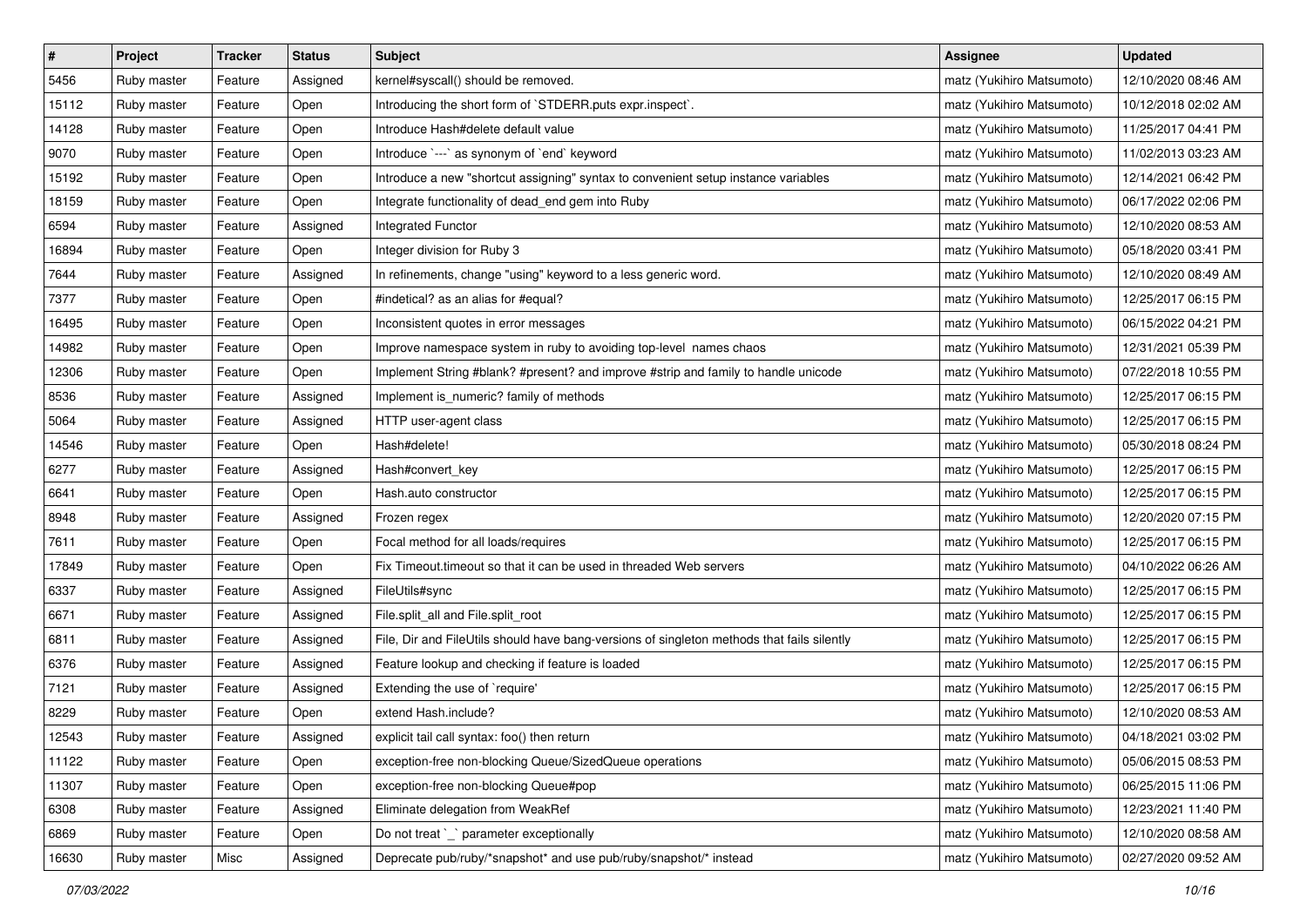| $\pmb{\#}$ | Project     | <b>Tracker</b> | <b>Status</b> | <b>Subject</b>                                                                           | Assignee                  | <b>Updated</b>      |
|------------|-------------|----------------|---------------|------------------------------------------------------------------------------------------|---------------------------|---------------------|
| 10549      | Ruby master | Feature        | Open          | Deprecate each_with_index and each_with_object in favor of with_index and with_object    | matz (Yukihiro Matsumoto) | 07/27/2021 11:09 AM |
| 7739       | Ruby master | Feature        | Assigned      | Define Hash#  as Hash#reverse_merge in Rails                                             | matz (Yukihiro Matsumoto) | 12/25/2017 06:15 PM |
| 4514       | Ruby master | Feature        | Assigned      | #deep_clone and #deep_dup for Objects                                                    | matz (Yukihiro Matsumoto) | 12/25/2017 06:14 PM |
| 14760      | Ruby master | Misc           | Open          | cross-thread IO#close semantics                                                          | matz (Yukihiro Matsumoto) | 05/17/2018 08:21 AM |
| 5129       | Ruby master | Feature        | Assigned      | Create a core class "FileArray" and make "ARGF" its instance                             | matz (Yukihiro Matsumoto) | 01/23/2018 02:02 PM |
| 8850       | Ruby master | Feature        | Assigned      | Convert Rational to decimal string                                                       | matz (Yukihiro Matsumoto) | 12/25/2017 06:15 PM |
| 7314       | Ruby master | Feature        | Assigned      | Convert Proc to Lambda doesn't work in MRI                                               | matz (Yukihiro Matsumoto) | 05/21/2016 09:15 AM |
| 7748       | Ruby master | Feature        | Open          | Contextual send                                                                          | matz (Yukihiro Matsumoto) | 12/10/2020 08:53 AM |
| 7149       | Ruby master | Feature        | Open          | Constant magic for everyone.                                                             | matz (Yukihiro Matsumoto) | 12/25/2017 06:15 PM |
| 7087       | Ruby master | Feature        | Assigned      | ::ConditionVariable#wait does not work with Monitor because Monitor#sleep does not exist | matz (Yukihiro Matsumoto) | 12/25/2017 06:15 PM |
| 6611       | Ruby master | Feature        | Assigned      | Comments requested on implementation of set_parse_func                                   | matz (Yukihiro Matsumoto) | 12/25/2017 06:15 PM |
| 8839       | Ruby master | Feature        | Assigned      | Class and module should return the class or module that was opened                       | matz (Yukihiro Matsumoto) | 12/28/2015 08:36 AM |
| 7546       | Ruby master | Feature        | Open          | Change behavior of `Array#slice` for an argument of `Range` class                        | matz (Yukihiro Matsumoto) | 12/10/2020 08:49 AM |
| 14724      | Ruby master | Feature        | Open          | chains of inequalities                                                                   | matz (Yukihiro Matsumoto) | 05/19/2018 01:06 AM |
| 7914       | Ruby master | Feature        | Open          | Case for local class methods                                                             | matz (Yukihiro Matsumoto) | 12/25/2017 06:15 PM |
| 12813      | Ruby master | Feature        | Assigned      | Calling chunk_while, slice_after, slice_before, slice_when with no block                 | matz (Yukihiro Matsumoto) | 12/06/2016 12:58 PM |
| 12019      | Ruby master | Feature        | Open          | Better low-level support for writing concurrent libraries                                | matz (Yukihiro Matsumoto) | 12/23/2021 11:43 PM |
| 15330      | Ruby master | Feature        | Open          | autoload_relative                                                                        | matz (Yukihiro Matsumoto) | 06/19/2022 11:25 PM |
| 15277      | Ruby master | Feature        | Open          | at exec                                                                                  | matz (Yukihiro Matsumoto) | 05/25/2020 01:09 AM |
| 4539       | Ruby master | Feature        | Assigned      | Array#zip_with                                                                           | matz (Yukihiro Matsumoto) | 11/28/2019 08:23 AM |
| 9023       | Ruby master | Feature        | Assigned      | Array#tail                                                                               | matz (Yukihiro Matsumoto) | 12/23/2021 11:40 PM |
| 7444       | Ruby master | Feature        | Open          | Array#product_set                                                                        | matz (Yukihiro Matsumoto) | 12/25/2017 06:15 PM |
| 7657       | Ruby master | Feature        | Open          | Array#& doesn't accept Enumerables                                                       | matz (Yukihiro Matsumoto) | 12/25/2017 06:15 PM |
| 16986      | Ruby master | Feature        | Open          | Anonymous Struct literal                                                                 | matz (Yukihiro Matsumoto) | 01/15/2022 04:57 PM |
| 7132       | Ruby master | Feature        | Assigned      | Alternation between named / ordered method arguments and aliases for method arguments.   | matz (Yukihiro Matsumoto) | 12/25/2017 06:15 PM |
| 11390      | Ruby master | Feature        | Open          | Allow symbols starting with numbers                                                      | matz (Yukihiro Matsumoto) | 08/14/2015 05:23 AM |
| 15991      | Ruby master | Feature        | Open          | Allow questionmarks in variable names                                                    | matz (Yukihiro Matsumoto) | 07/30/2019 03:57 AM |
| 17785      | Ruby master | Feature        | Open          | Allow named parameters to be keywords                                                    | matz (Yukihiro Matsumoto) | 12/17/2021 06:10 PM |
| 8678       | Ruby master | Feature        | Assigned      | Allow invalid string to work with regexp                                                 | matz (Yukihiro Matsumoto) | 01/05/2018 09:00 PM |
| 10404      | Ruby master | Feature        | Open          | Allow individual finalizers to be removed with ObjectSpace.undefine_finalizer            | matz (Yukihiro Matsumoto) | 10/20/2014 08:14 AM |
| 7436       | Ruby master | Feature        | Assigned      | Allow for a "granularity" flag for backtrace_locations                                   | matz (Yukihiro Matsumoto) | 12/25/2017 06:15 PM |
| 6452       | Ruby master | Feature        | Assigned      | Allow extend to override class methods                                                   | matz (Yukihiro Matsumoto) | 12/10/2020 08:53 AM |
| 5582       | Ruby master | Feature        | Assigned      | Allow clone of singleton methods on a BasicObject                                        | matz (Yukihiro Matsumoto) | 12/25/2017 06:15 PM |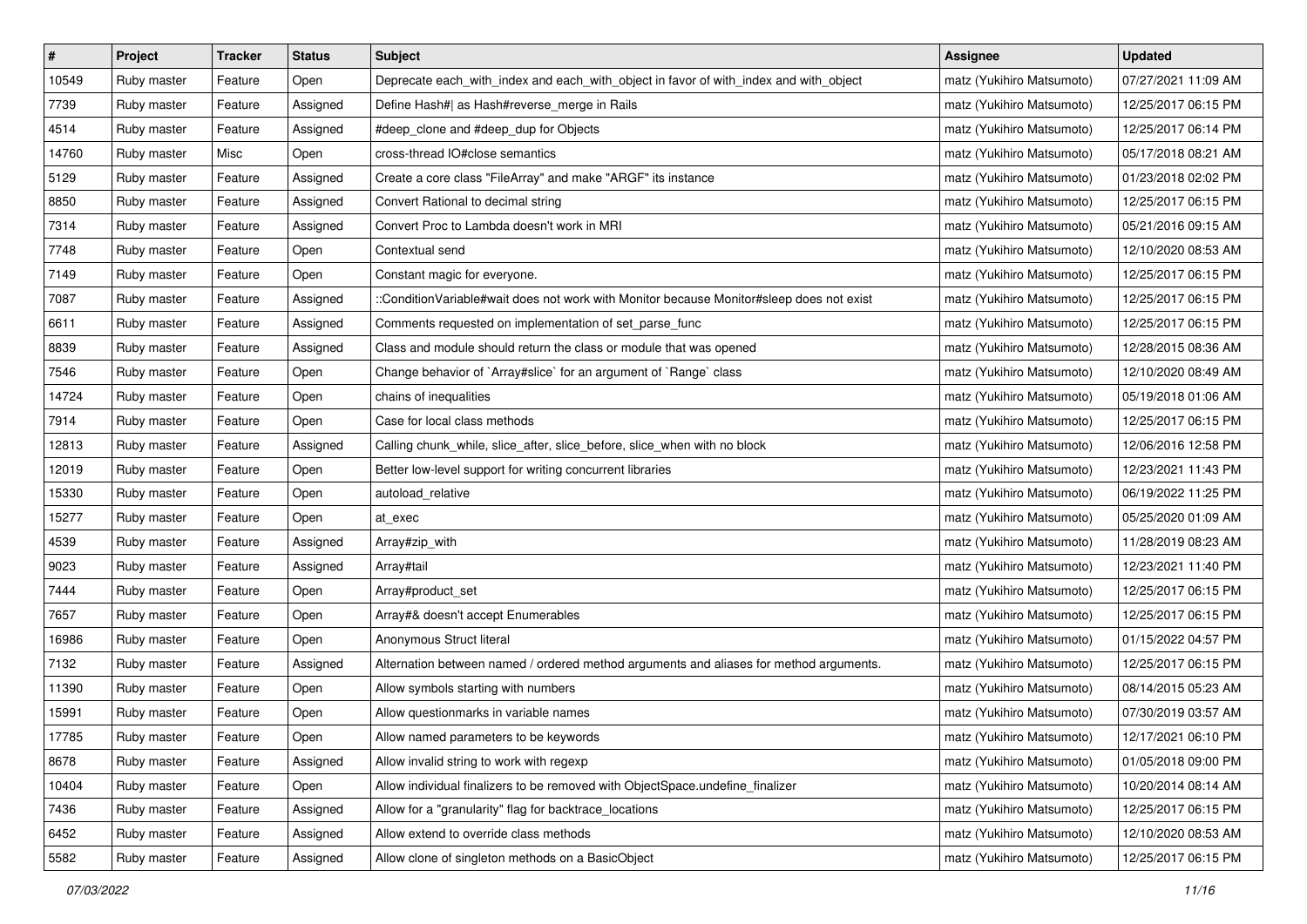| $\sharp$ | Project     | Tracker    | <b>Status</b> | <b>Subject</b>                                                                    | Assignee                                | <b>Updated</b>      |
|----------|-------------|------------|---------------|-----------------------------------------------------------------------------------|-----------------------------------------|---------------------|
| 17279    | Ruby master | Feature    | Open          | Allow a negative step in Range#step with a block                                  | matz (Yukihiro Matsumoto)               | 10/22/2020 02:23 AM |
| 8016     | Ruby master | Feature    | Assigned      | Alias __FILE__ and __LINE__ as methods                                            | matz (Yukihiro Matsumoto)               | 12/25/2017 06:15 PM |
| 7614     | Ruby master | Feature    | Open          | alias accessor                                                                    | matz (Yukihiro Matsumoto)               | 12/25/2017 06:15 PM |
| 5945     | Ruby master | Feature    | Assigned      | Add the ability to mark a at_exit as process-local.                               | matz (Yukihiro Matsumoto)               | 10/10/2018 08:29 AM |
| 10574    | Ruby master | Feature    | Open          | Add String#Ichomp and String.Ichomp!                                              | matz (Yukihiro Matsumoto)               | 12/15/2014 04:34 PM |
| 9043     | Ruby master | Feature    | Open          | Add String#f method as shortcut for #freeze                                       | matz (Yukihiro Matsumoto)               | 01/05/2018 09:00 PM |
| 7883     | Ruby master | Feature    | Open          | Add Regex#to_proc                                                                 | matz (Yukihiro Matsumoto)               | 12/25/2017 06:15 PM |
| 7654     | Ruby master | Feature    | Open          | Add optional code block to IO::readlines                                          | matz (Yukihiro Matsumoto)               | 12/25/2017 06:15 PM |
| 6842     | Ruby master | Feature    | Assigned      | Add Optional Arguments to String#strip                                            | matz (Yukihiro Matsumoto)               | 08/24/2016 05:50 AM |
| 4818     | Ruby master | Feature    | Assigned      | Add method marshalable?                                                           | matz (Yukihiro Matsumoto)               | 12/25/2017 06:15 PM |
| 7876     | Ruby master | Feature    | Open          | Add method for accessing Class from within Singleton Class                        | matz (Yukihiro Matsumoto)               | 12/25/2017 06:15 PM |
| 17830    | Ruby master | Feature    | Open          | Add Integer#previous and Integer#prev                                             | matz (Yukihiro Matsumoto)               | 04/27/2021 11:35 PM |
| 10489    | Ruby master | Feature    | Open          | Add inherit method for clearer and multiple inheritance                           | matz (Yukihiro Matsumoto)               | 12/10/2020 08:53 AM |
| 10481    | Ruby master | Feature    | Assigned      | Add "if" and "unless" clauses to rescue statements                                | matz (Yukihiro Matsumoto)               | 01/18/2015 02:46 PM |
| 5970     | Ruby master | Feature    | Assigned      | Add Enumerable#join with same semantics as Array#join                             | matz (Yukihiro Matsumoto)               | 12/25/2017 06:15 PM |
| 12244    | Ruby master | Feature    | Open          | Add a way to `integer - integer % num`                                            | matz (Yukihiro Matsumoto)               | 05/17/2016 06:05 AM |
| 6309     | Ruby master | Feature    | Assigned      | Add a reference queue for weak references                                         | matz (Yukihiro Matsumoto)               | 08/23/2020 09:07 PM |
| 7704     | Ruby master | Feature    | Open          | Add a list of enabled (experimental) language features.                           | matz (Yukihiro Matsumoto)               | 12/25/2017 06:15 PM |
| 11181    | Ruby master | Feature    | Open          | Add a line directive to Ruby                                                      | matz (Yukihiro Matsumoto)               | 01/26/2016 02:04 AM |
| 8042     | Ruby master | Feature    | Assigned      | Add Addrinfo#socket to create a socket that is not connected or bound             | matz (Yukihiro Matsumoto)               | 12/25/2017 06:15 PM |
| 18439    | Ruby master | Feature    | Open          | Support YJIT for VC++                                                             | maximecb (Maxime<br>Chevalier-Boisvert) | 01/10/2022 11:29 PM |
| 17339    | Ruby master | Feature    | Assigned      | Semantic grouping with BigDecimal#to_s                                            | mrkn (Kenta Murata)                     | 12/20/2021 12:39 PM |
| 10782    | Ruby master | Feature    | Assigned      | Patch: Add constants for BigDecimal for ZERO, ONE, TEN                            | mrkn (Kenta Murata)                     | 05/21/2015 08:13 AM |
| 7321     | Ruby master | Feature    | Assigned      | Newton.#nsolve 00 2 0000000000                                                    | mrkn (Kenta Murata)                     | 12/25/2017 06:15 PM |
| 5310     | Ruby master | Feature    | Assigned      | Integral objects                                                                  | mrkn (Kenta Murata)                     | 12/25/2017 06:15 PM |
| 8295     | Ruby master | Feature    | Assigned      | Float I Rational 0000000000000 BigDecimal 0000000                                 | mrkn (Kenta Murata)                     | 12/25/2017 06:15 PM |
| 5179     | Ruby master | <b>Bug</b> | Assigned      | Complex#rationalize and to_r with approximate zeros                               | mrkn (Kenta Murata)                     | 01/17/2020 03:00 AM |
| 18677    | Ruby master | <b>Bug</b> | Assigned      | BigDecimal#power (**) returns FloatDomainError when passing an infinite parameter | mrkn (Kenta Murata)                     | 04/20/2022 02:04 AM |
| 6857     | Ruby master | Feature    | Assigned      | bigdecimal/math BigMath.E/BigMath.exp R. P. Feynman inspired optimization         | mrkn (Kenta Murata)                     | 12/25/2017 06:15 PM |
| 5133     | Ruby master | Feature    | Assigned      | Array#unzip as an alias of Array#transpose                                        | mrkn (Kenta Murata)                     | 12/25/2017 06:15 PM |
| 16350    | Ruby master | Feature    | Assigned      | ArithmeticSequence#member? can result in infinite loop                            | mrkn (Kenta Murata)                     | 05/29/2020 10:26 PM |
| 14476    | Ruby master | Feature    | Assigned      | Adding same_all? for checking whether all items in an Array are same              | mrkn (Kenta Murata)                     | 08/28/2020 01:10 PM |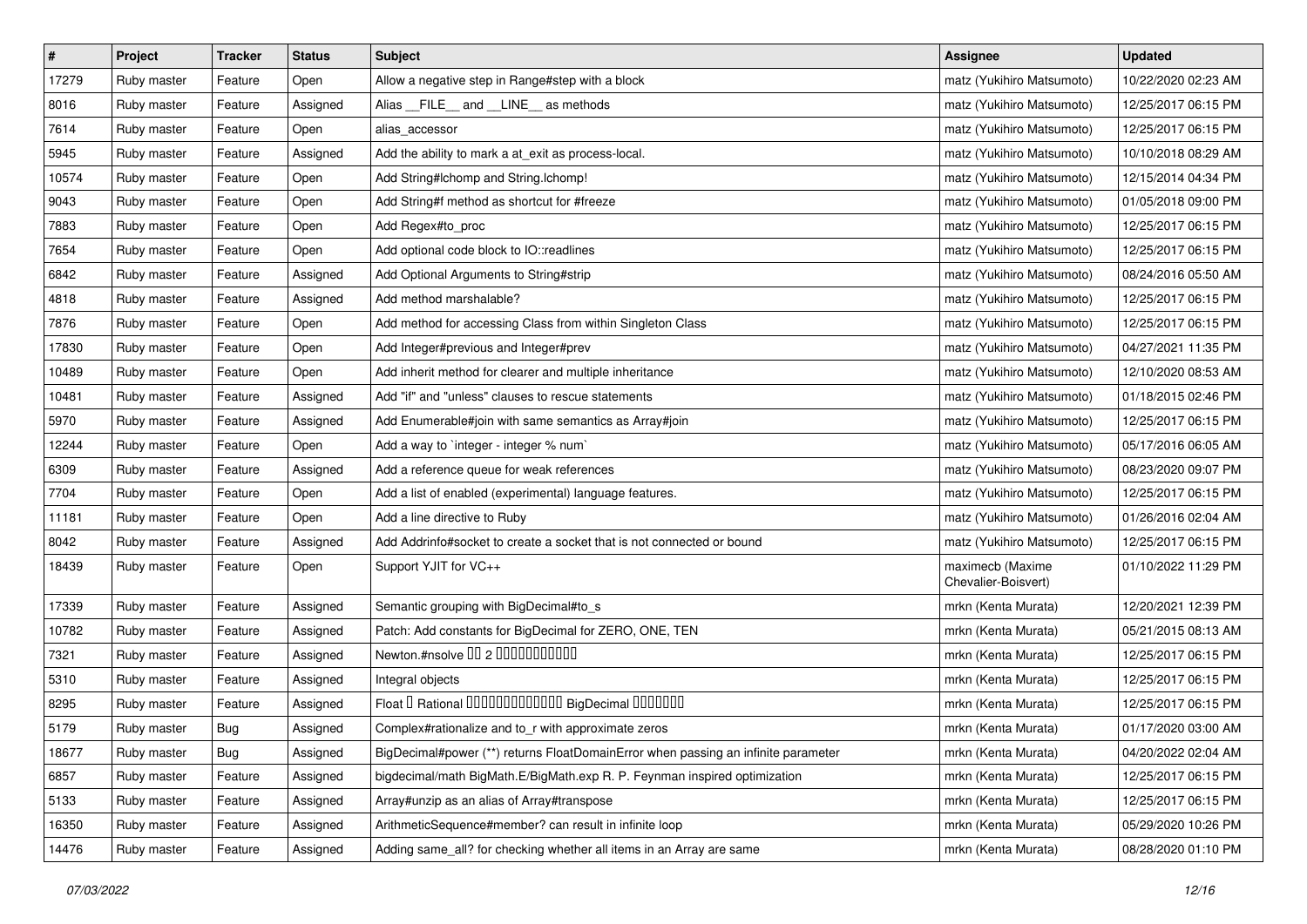| $\sharp$ | Project     | <b>Tracker</b> | <b>Status</b> | Subject                                                                                                      | Assignee                | <b>Updated</b>      |
|----------|-------------|----------------|---------------|--------------------------------------------------------------------------------------------------------------|-------------------------|---------------------|
| 6973     | Ruby master | Feature        | Assigned      | Add an #integral? method to Numeric to test for whole-number values                                          | mrkn (Kenta Murata)     | 12/25/2017 06:15 PM |
| 5654     | Ruby master | Feature        | Assigned      | Introduce global lock to avoid concurrent require                                                            | nahi (Hiroshi Nakamura) | 12/25/2017 06:15 PM |
| 17638    | Ruby master | Feature        | Assigned      | Support backtracing with the libbacktrace library                                                            | naruse (Yui NARUSE)     | 03/05/2021 03:40 PM |
| 11526    | Ruby master | <b>Bug</b>     | Assigned      | Streaming HTTP requests are not idempotent and should not be retried                                         | naruse (Yui NARUSE)     | 07/01/2019 09:16 PM |
| 6265     | Ruby master | Feature        | Assigned      | Remove 'useless' 'concatenation' syntax                                                                      | naruse (Yui NARUSE)     | 08/10/2016 02:36 AM |
| 18371    | Ruby master | Misc           | Assigned      | Release branches (release information in general)                                                            | naruse (Yui NARUSE)     | 03/23/2022 10:32 PM |
| 10628    | Ruby master | Misc           | Open          | Peformance of URI module                                                                                     | naruse (Yui NARUSE)     | 12/26/2014 04:08 PM |
| 13221    | Ruby master | Feature        | Assigned      | [PATCH] gems/bundled_gems: add "curses" RubyGem                                                              | naruse (Yui NARUSE)     | 09/25/2017 06:32 PM |
| 5764     | Ruby master | Feature        | Assigned      | Net::HTTP should assume HTTP/0.9 on unexpected responses                                                     | naruse (Yui NARUSE)     | 07/15/2019 05:06 PM |
| 9020     | Ruby master | Feature        | Assigned      | Net::HTTPResponse predicate/query methods                                                                    | naruse (Yui NARUSE)     | 12/25/2017 06:15 PM |
| 16559    | Ruby master | Feature        | Open          | Net::HTTP#request injects "Connection: close" header if #started? is false, wasting HTTP server<br>resources | naruse (Yui NARUSE)     | 05/28/2020 07:37 PM |
| 7892     | Ruby master | Bug            | Open          | MIME encoding bug of NKF.nkf                                                                                 | naruse (Yui NARUSE)     | 12/25/2017 06:15 PM |
| 15007    | Ruby master | Misc           | Open          | Let all Init_xxx and extension APIs frequently called from init code paths be considered cold                | naruse (Yui NARUSE)     | 12/06/2018 11:05 AM |
| 17111    | Ruby master | Feature        | Assigned      | Improve performance of Net::HTTPHeader#set_form by 40%                                                       | naruse (Yui NARUSE)     | 08/10/2020 05:36 AM |
| 15931    | Ruby master | Feature        | Open          | encoding for CESU-8                                                                                          | naruse (Yui NARUSE)     | 12/20/2019 05:42 AM |
| 15940    | Ruby master | Feature        | Open          | Coerce symbols internal fstrings in UTF8 rather than ASCII to better share memory with string literals       | naruse (Yui NARUSE)     | 07/30/2019 04:17 AM |
| 5461     | Ruby master | Feature        | Assigned      | Add pipelining to Net::HTTP                                                                                  | naruse (Yui NARUSE)     | 12/25/2017 06:15 PM |
| 7964     | Ruby master | Bug            | Assigned      | Writing an ASCII-8BIT String to a StringIO created from a UTF-8 String                                       | nobu (Nobuyoshi Nakada) | 01/05/2018 09:00 PM |
| 7840     | Ruby master | Bug            | Open          | -Wdeclaration-after-statement is valid for C/ObjC but not for C++                                            | nobu (Nobuyoshi Nakada) | 06/02/2020 04:41 PM |
| 12725    | Ruby master | <b>Bug</b>     | Assigned      | Trying to use ./miniruby before it exists                                                                    | nobu (Nobuyoshi Nakada) | 04/28/2017 01:45 PM |
| 17662    | Ruby master | Misc           | Assigned      | The heredoc pattern used in tests does not syntax highlight correctly in many editors                        | nobu (Nobuyoshi Nakada) | 06/30/2021 12:54 PM |
| 13269    | Ruby master | <b>Bug</b>     | Assigned      | test/readline/test_readline.rb and mingw                                                                     | nobu (Nobuyoshi Nakada) | 03/13/2017 08:56 AM |
| 12473    | Ruby master | <b>Bug</b>     | Assigned      | Test failure on fedora with TestTimeExtension#test_huge_precision                                            | nobu (Nobuyoshi Nakada) | 04/28/2017 01:45 PM |
| 16497    | Ruby master | <b>Bug</b>     | Assigned      | StringIO#internal_encoding is broken (more severely in 2.7)                                                  | nobu (Nobuyoshi Nakada) | 10/26/2021 04:31 PM |
| 16025    | Ruby master | Misc           | Assigned      | 'st_check_for_sizeof_st_index_t' declared as array with a negative size (emscripten)                         | nobu (Nobuyoshi Nakada) | 07/30/2019 11:20 AM |
| 11670    | Ruby master | Feature        | Open          | Show warning to make nested def obsolete                                                                     | nobu (Nobuyoshi Nakada) | 11/09/2015 07:40 AM |
| 5317     | Ruby master | <b>Bug</b>     | Assigned      |                                                                                                              | nobu (Nobuyoshi Nakada) | 01/05/2018 09:00 PM |
| 16978    | Ruby master | Feature        | Open          | Ruby should not use realpath for __FILE_                                                                     | nobu (Nobuyoshi Nakada) | 04/01/2022 11:30 AM |
| 8270     | Ruby master | Feature        | Open          | Ruby should build without thread support (aka minix)                                                         | nobu (Nobuyoshi Nakada) | 12/10/2020 08:53 AM |
| 16747    | Ruby master | Misc           | Assigned      | Repository reorganization request                                                                            | nobu (Nobuyoshi Nakada) | 05/22/2020 01:30 PM |
| 6769     | Ruby master | Feature        | Assigned      | rbinstall.rb: install both src and batch files separetely                                                    | nobu (Nobuyoshi Nakada) | 10/30/2015 12:38 PM |
| 14692    | Ruby master | Misc           | Open          | Question: Ruby stdlib's Option Parser                                                                        | nobu (Nobuyoshi Nakada) | 04/22/2018 05:53 AM |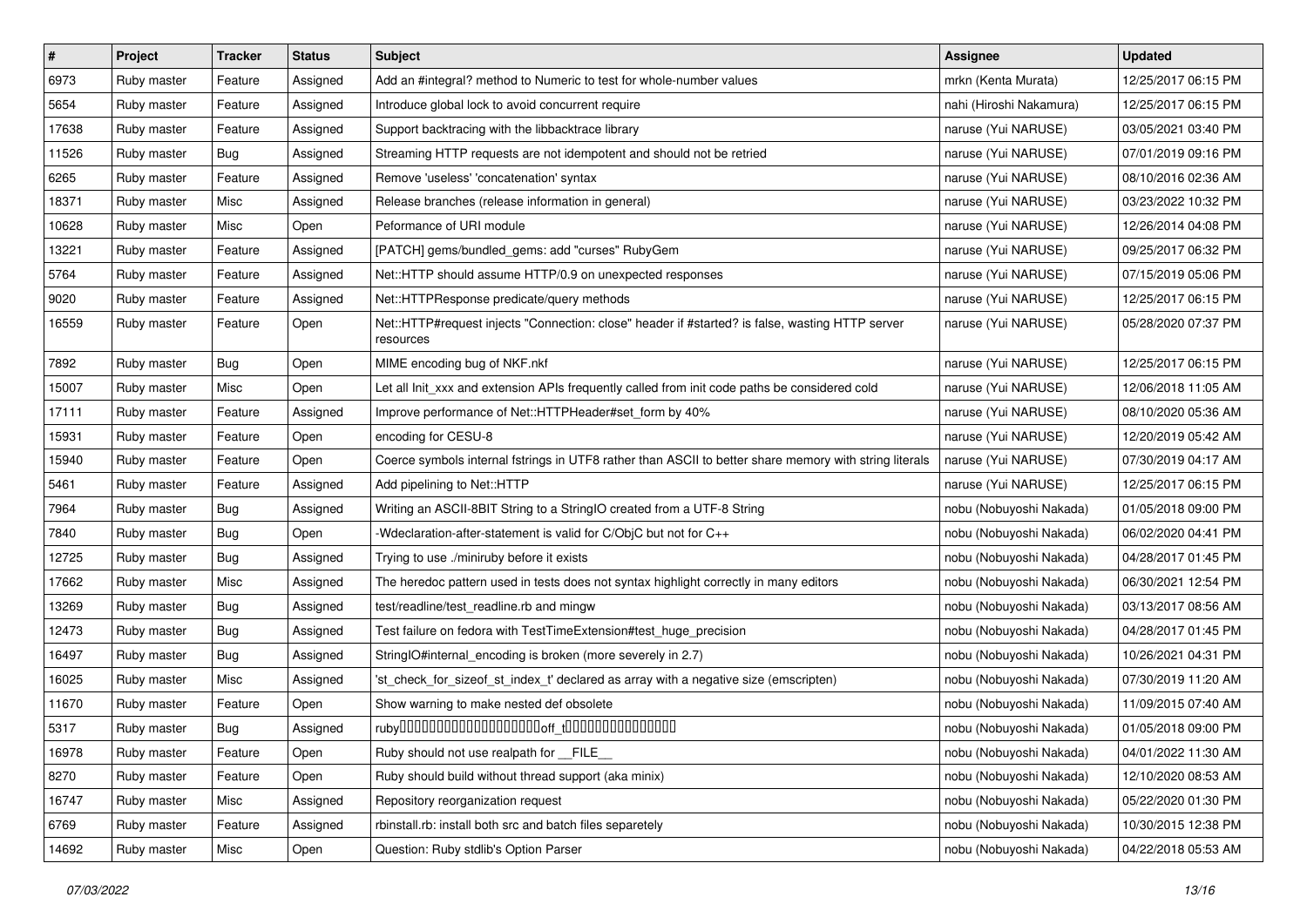| $\pmb{\#}$ | Project     | <b>Tracker</b> | <b>Status</b> | <b>Subject</b>                                                                                                                         | <b>Assignee</b>          | <b>Updated</b>      |
|------------|-------------|----------------|---------------|----------------------------------------------------------------------------------------------------------------------------------------|--------------------------|---------------------|
| 6012       | Ruby master | Feature        | Assigned      | Proc#source_location also return the column                                                                                            | nobu (Nobuyoshi Nakada)  | 02/12/2019 07:49 AM |
| 8460       | Ruby master | Feature        | Assigned      | PATCH: optparse: add keep_unknown option                                                                                               | nobu (Nobuyoshi Nakada)  | 05/27/2021 10:07 PM |
| 15305      | Ruby master | Feature        | Open          | [PATCH] include/ruby/ruby.h (RB_ALLOCV*): remove GC guard                                                                              | nobu (Nobuyoshi Nakada)  | 07/27/2021 11:39 AM |
| 12436      | Ruby master | <b>Bug</b>     | Assigned      | newline argument of File.open seems not respected on Windows                                                                           | nobu (Nobuyoshi Nakada)  | 10/25/2021 09:07 AM |
| 4924       | Ruby master | Feature        | Assigned      | mkmf have_header fails with C++ headers                                                                                                | nobu (Nobuyoshi Nakada)  | 12/25/2017 06:15 PM |
| 17578      | Ruby master | Bug            | Assigned      | mkmf experimental C++ Support                                                                                                          | nobu (Nobuyoshi Nakada)  | 01/27/2021 03:51 AM |
| 8299       | Ruby master | <b>Bug</b>     | Assigned      | Minor error in float parsing                                                                                                           | nobu (Nobuyoshi Nakada)  | 12/30/2019 03:00 AM |
| 13298      | Ruby master | <b>Bug</b>     | Assigned      | mingw SEGV TestEnumerable#test_callcc                                                                                                  | nobu (Nobuyoshi Nakada)  | 06/04/2021 03:41 AM |
| 18623      | Ruby master | Bug            | Open          | make runnable' does not work                                                                                                           | nobu (Nobuyoshi Nakada)  | 03/16/2022 01:28 AM |
| 12064      | Ruby master | Feature        | Open          | Make creation of enc/unicode/casefold.h automatic again                                                                                | nobu (Nobuyoshi Nakada)  | 02/12/2016 06:13 AM |
| 14543      | Ruby master | Bug            | Assigned      | 'make commit' show error of 'common-srcs'                                                                                              | nobu (Nobuyoshi Nakada)  | 06/02/2018 04:17 AM |
| 7745       | Ruby master | Feature        | Open          | lib/observer.rb: Observers are compared by identity                                                                                    | nobu (Nobuyoshi Nakada)  | 12/25/2017 06:15 PM |
| 9955       | Ruby master | Bug            | Assigned      | issue building dll on mingw, library not found                                                                                         | nobu (Nobuyoshi Nakada)  | 01/05/2018 09:00 PM |
| 16291      | Ruby master | Feature        | Open          | Introduce support for resize in rb_ary_freeze and prefer internal use of rb_ary_freeze and<br>rb_str_freeze for String and Array types | nobu (Nobuyoshi Nakada)  | 12/25/2020 02:43 AM |
| 13516      | Ruby master | Feature        | Assigned      | Improve the text of the circular require warning                                                                                       | nobu (Nobuyoshi Nakada)  | 08/31/2017 05:49 AM |
| 7532       | Ruby master | Feature        | Assigned      | Hardcoded compiler location                                                                                                            | nobu (Nobuyoshi Nakada)  | 12/25/2017 06:15 PM |
| 15806      | Ruby master | Misc           | Assigned      | Explicitly initialise encodings on init to remove branches on encoding lookup                                                          | nobu (Nobuyoshi Nakada)  | 08/29/2019 04:29 AM |
| 14971      | Ruby master | <b>Bug</b>     | Open          | error: implicit declaration of function 'rb vm call0                                                                                   | nobu (Nobuyoshi Nakada)  | 09/06/2018 03:53 AM |
| 7394       | Ruby master | Feature        | Assigned      | Enumerable#find ifnone parameter could be non-callable                                                                                 | nobu (Nobuyoshi Nakada)  | 02/10/2021 09:32 AM |
| 13378      | Ruby master | Feature        | Open          | Eliminate 4 of 8 syscalls when requiring file by absolute path                                                                         | nobu (Nobuyoshi Nakada)  | 06/16/2017 07:57 AM |
| 2324       | Ruby master | Feature        | Assigned      | Dir instance methods for relative path                                                                                                 | nobu (Nobuyoshi Nakada)  | 12/25/2017 05:58 PM |
| 13577      | Ruby master | Feature        | Assigned      | Digest.file accidentally receives File object but uses file path                                                                       | nobu (Nobuyoshi Nakada)  | 05/20/2017 06:50 PM |
| 6360       | Ruby master | Bug            | Assigned      | Debug information build even without requesting it                                                                                     | nobu (Nobuyoshi Nakada)  | 01/05/2018 09:00 PM |
| 10416      | Ruby master | Bug            | Open          | Create mechanism for updating of Unicode data files downstreams when we want                                                           | nobu (Nobuyoshi Nakada)  | 10/08/2021 06:40 AM |
| 16836      | Ruby master | <b>Bug</b>     | Assigned      | configure-time LDFLAGS leak into ruby pkg-config file                                                                                  | nobu (Nobuyoshi Nakada)  | 08/14/2021 09:10 AM |
| 9010       | Ruby master | Bug            | Assigned      | /configure --prefix= cannot handle directories with spaces                                                                             | nobu (Nobuyoshi Nakada)  | 04/26/2021 10:38 PM |
| 8449       | Ruby master | Feature        | Open          | Array#ary_plus always returns an array                                                                                                 | nobu (Nobuyoshi Nakada)  | 06/02/2013 04:23 PM |
| 8959       | Ruby master | Feature        | Assigned      | Allow top level prepend                                                                                                                | nobu (Nobuyoshi Nakada)  | 10/16/2013 03:22 AM |
| 15072      | Ruby master | <b>Bug</b>     | Open          | thread.c:4356:5: error: implicit declaration of function 'ubf_list_atfork'                                                             | normalperson (Eric Wong) | 09/20/2018 03:32 AM |
| 11299      | Ruby master | Feature        | Open          | [PATCH] use Array instead of custom struct for generic ivars                                                                           | normalperson (Eric Wong) | 06/24/2015 12:38 AM |
| 13721      | Ruby master | Feature        | Assigned      | [PATCH] net/imap: dedupe attr keys in Net::IMAP::FetchData                                                                             | normalperson (Eric Wong) | 07/27/2017 09:51 AM |
| 10328      | Ruby master | Feature        | Open          | [PATCH] make OPT_SUPPORT_JOKE a proper VM option                                                                                       | normalperson (Eric Wong) | 01/05/2018 09:01 PM |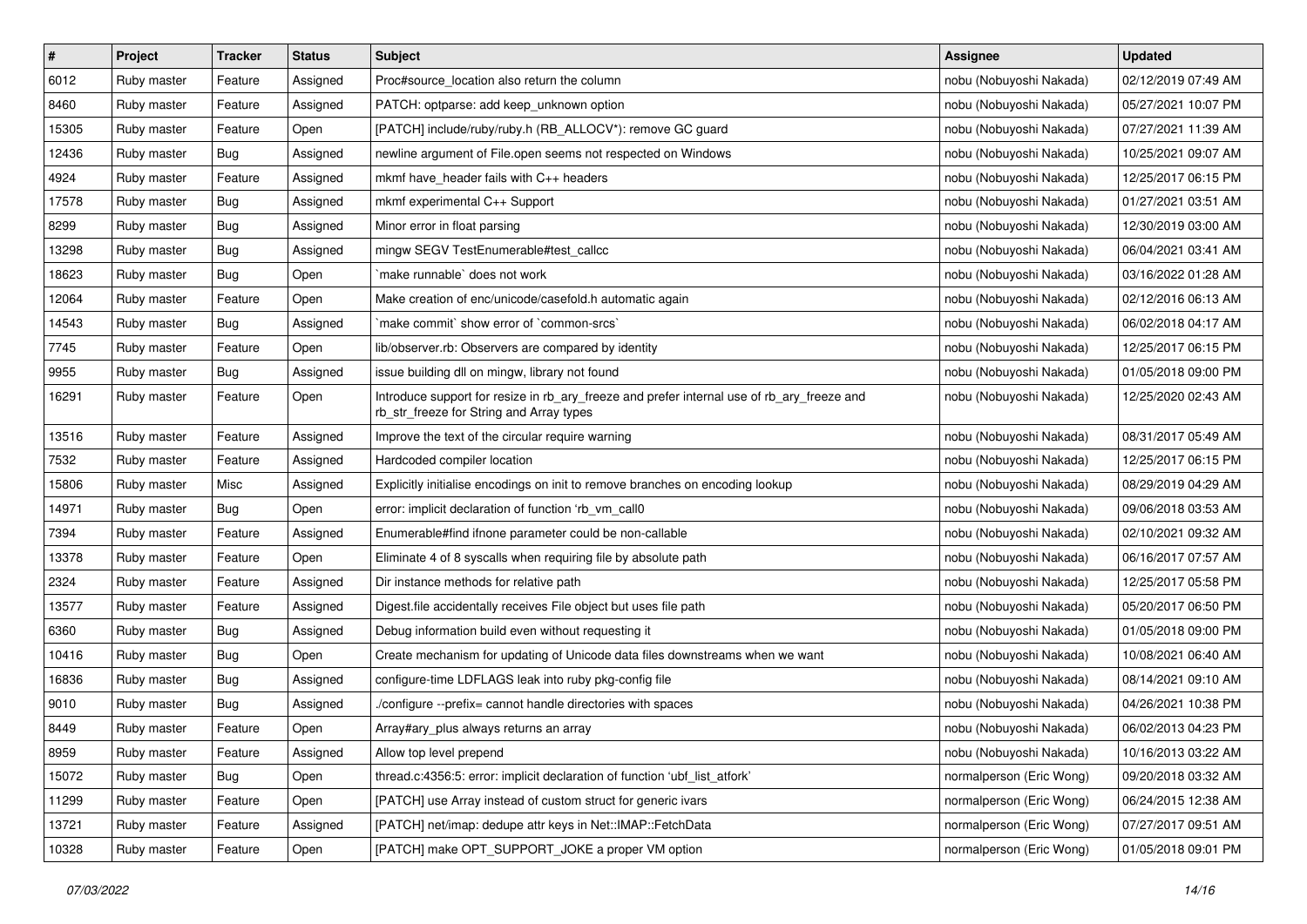| $\vert$ # | Project     | Tracker    | <b>Status</b> | <b>Subject</b>                                                                | <b>Assignee</b>                       | <b>Updated</b>      |
|-----------|-------------|------------|---------------|-------------------------------------------------------------------------------|---------------------------------------|---------------------|
| 14901     | Ruby master | Feature    | Assigned      | [PATCH] do not block SIGCHLD in normal Ruby Threads                           | normalperson (Eric Wong)              | 07/19/2021 05:23 AM |
| 18727     | Ruby master | Bug        | Assigned      | Make failed on x86_64-cygwin (LoadError)                                      | peterzhu2118 (Peter Zhu)              | 04/16/2022 05:15 AM |
| 16805     | Ruby master | Misc       | Assigned      | Coroutine's license is unclear                                                | ReiOdaira (Rei Odaira)                | 07/01/2021 10:09 PM |
| 12354     | Ruby master | Feature    | Assigned      | PKey::EC Can't output public key pem when private key exists                  | rhenium (Kazuki Yamaguchi)            | 07/24/2019 10:57 PM |
| 8126      | Ruby master | Feature    | Assigned      | OpenSSL::SSL::SSLSocket does not define #recv and #send messages              | rhenium (Kazuki Yamaguchi)            | 08/08/2019 11:05 PM |
| 12582     | Ruby master | <b>Bug</b> | Assigned      | OpenSSL Authenticated Encryption should check for tag length                  | rhenium (Kazuki Yamaguchi)            | 04/28/2017 01:45 PM |
| 18658     | Ruby master | Bug        | Open          | Need openssl 3 support for Ubuntu 22.04 (Ruby 2.7.x and 3.0.x)                | rhenium (Kazuki Yamaguchi)            | 05/30/2022 08:06 PM |
| 13864     | Ruby master | <b>Bug</b> | Assigned      | Rinda multicast test failures due to missing default route                    | seki (Masatoshi Seki)                 | 08/17/2021 07:16 AM |
| 14412     | Ruby master | Feature    | Assigned      | DRb UNIX on local machine: add support for getpeereid()                       | seki (Masatoshi Seki)                 | 01/28/2018 12:51 PM |
| 5434      | Ruby master | Feature    | Assigned      | Allow per-class whitelisting of methods safe to expose through DRb            | seki (Masatoshi Seki)                 | 12/25/2017 06:15 PM |
| 12281     | Ruby master | Feature    | Assigned      | Allow lexically scoped use of refinements with `using {}` block syntax        | shugo (Shugo Maeda)                   | 06/13/2016 07:44 AM |
| 17289     | Ruby master | <b>Bug</b> | Assigned      | Time#strftime occurs Segmentation Fault on ruby-2.7.2p137                     | shyouhei (Shyouhei Urabe)             | 11/05/2020 07:57 AM |
| 17376     | Ruby master | Misc       | Assigned      | Reduce number of GitHub Actions                                               | shyouhei (Shyouhei Urabe)             | 12/10/2020 11:50 AM |
| 18726     | Ruby master | Misc       | Open          | CI Error on c99 and c2x                                                       | shyouhei (Shyouhei Urabe)             | 04/19/2022 09:05 AM |
| 6682      | Ruby master | Feature    | Assigned      | Add a method to return an instance attached by a singleton class              | shyouhei (Shyouhei Urabe)             | 12/25/2017 06:15 PM |
| 9115      | Ruby master | <b>Bug</b> | Assigned      | Logger traps all exceptions; breaks Timeout                                   | sonots (Naotoshi Seo)                 | 08/20/2019 12:47 PM |
| 11955     | Ruby master | Feature    | Assigned      | Expose Object that Receives logs in Logger                                    | sonots (Naotoshi Seo)                 | 11/09/2017 11:35 AM |
| 13622     | Ruby master | Misc       | Assigned      | Documentation missing                                                         | stomar (Marcus Stollsteimer)          | 06/03/2017 07:27 AM |
| 6613      | Ruby master | Feature    | Assigned      | VT_RECORD, IRecordInfo Support in WIN32OLE                                    | suke (Masaki Suketa)                  | 12/25/2017 06:15 PM |
| 5334      | Ruby master | <b>Bug</b> | Assigned      | Segmentation fault in InternetExplorer IServiceProvider interface             | suke (Masaki Suketa)                  | 12/30/2019 03:00 AM |
| 15239     | Ruby master | Feature    | Assigned      | [patch] test-spec win32ole                                                    | suke (Masaki Suketa)                  | 12/29/2019 01:04 PM |
| 9590      | Ruby master | Feature    | Open          | introduce st_foreach_update and st_foreach_update_check for performance.      | tarui (Masaya Tarui)                  | 01/05/2018 09:00 PM |
| 7788      | Ruby master | Feature    | Open          | YAML Tag Schema Support                                                       | tenderlovemaking (Aaron<br>Patterson) | 12/25/2017 06:15 PM |
| 7488      | Ruby master | Feature    | Assigned      | Receiving object_id in object creation probes                                 | tenderlovemaking (Aaron<br>Patterson) | 12/25/2017 06:15 PM |
| 7518      | Ruby master | Feature    | Assigned      | Fiddle::Pointer#to_str and Fiddle::Pointer#to_int should be removed           | tenderlovemaking (Aaron<br>Patterson) | 08/15/2013 04:56 AM |
| 11292     | Ruby master | Feature    | Open          | objspace: Dump type of special consts                                         | tmm1 (Aman Karmani)                   | 06/22/2015 04:22 AM |
| 10038     | Ruby master | Feature    | Assigned      | Extend ObjectSpace.dump to expose buffer addresses for String and Array       | tmm1 (Aman Karmani)                   | 01/05/2018 09:01 PM |
| 11599     | Ruby master | Feature    | Open          | Dump entries of hash in ObjectSpace                                           | tmm1 (Aman Karmani)                   | 11/24/2015 05:52 PM |
| 12653     | Ruby master | Feature    | Assigned      | Use wide WinAPI for rb_w32_getcwd                                             | usa (Usaku NAKAMURA)                  | 09/12/2016 06:35 AM |
| 11142     | Ruby master | Bug        | Open          | Command line argument parser on windows handles double quotes inconsistently. | usa (Usaku NAKAMURA)                  | 05/12/2015 04:09 PM |
| 15166     | Ruby master | Feature    | Assigned      | 2.5 times faster implementation than current gcd implmentation                | watson1978 (Shizuo Fujita)            | 04/26/2019 09:12 PM |